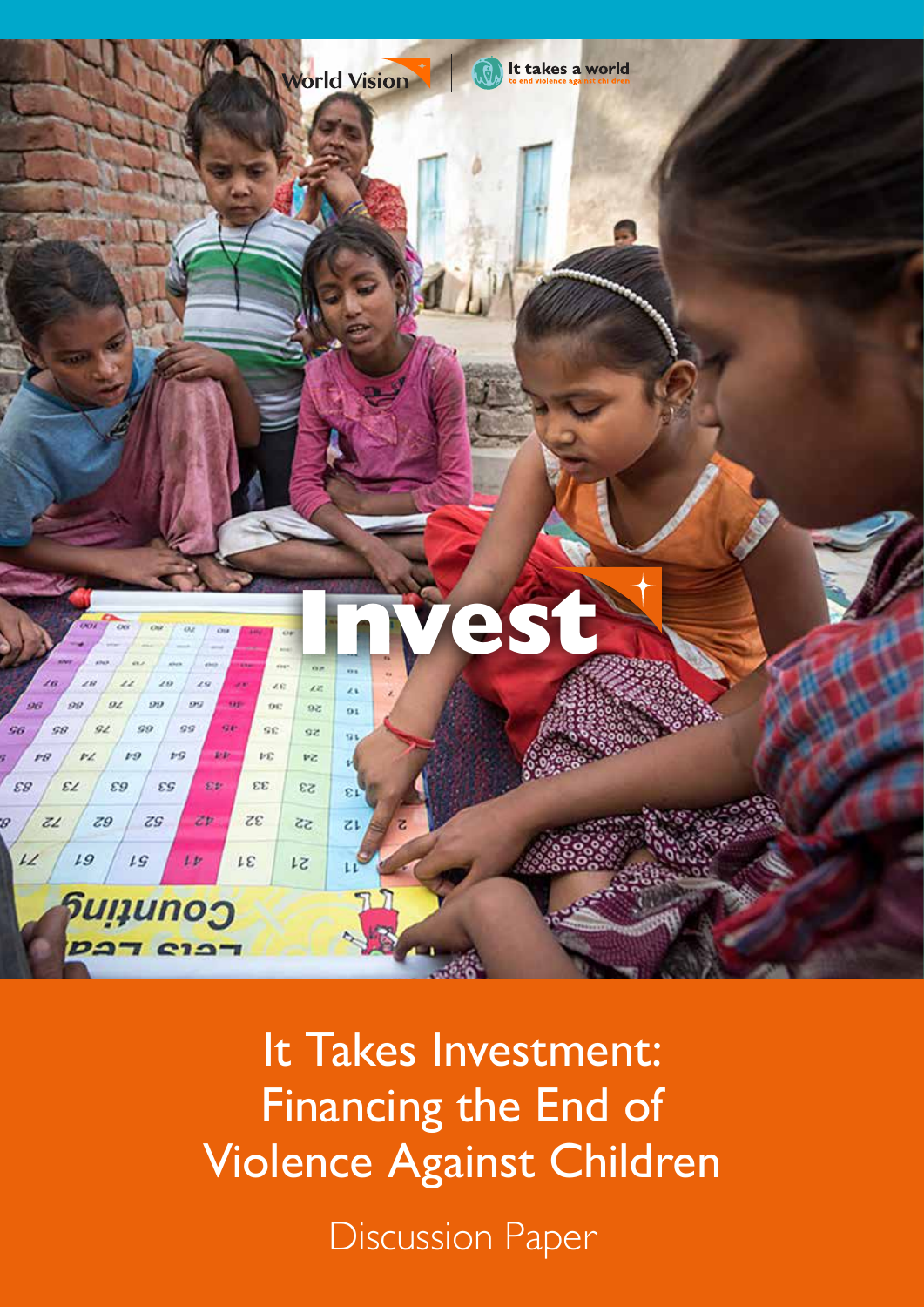#### **Acknowledgements**

This discussion paper was written by Elena Gaia and Tamara Tutnjevic Gorman.

It has benefited from the comments, suggestions and inputs of experts and colleagues from a variety of organisations including Child Helpline International, End Violence - The Global Partnership to End Violence Against Children Secretariat, Office of the United Nations Special Representative of the Secretary General on Violence Against Children, Save the Children, UNICEF, World Vision Canada, World Vision New Zealand, and World Vision United Kingdom.

© World Vision International 2018. *It takes Investment: Financing the End of Violence against Children. Discussion Paper.*

Design: hartfordesign

Cover photograph ©World Vision US 2016/Eugene Lee. Children at a World Vision-run remedial education center in Agra, India, play a math game.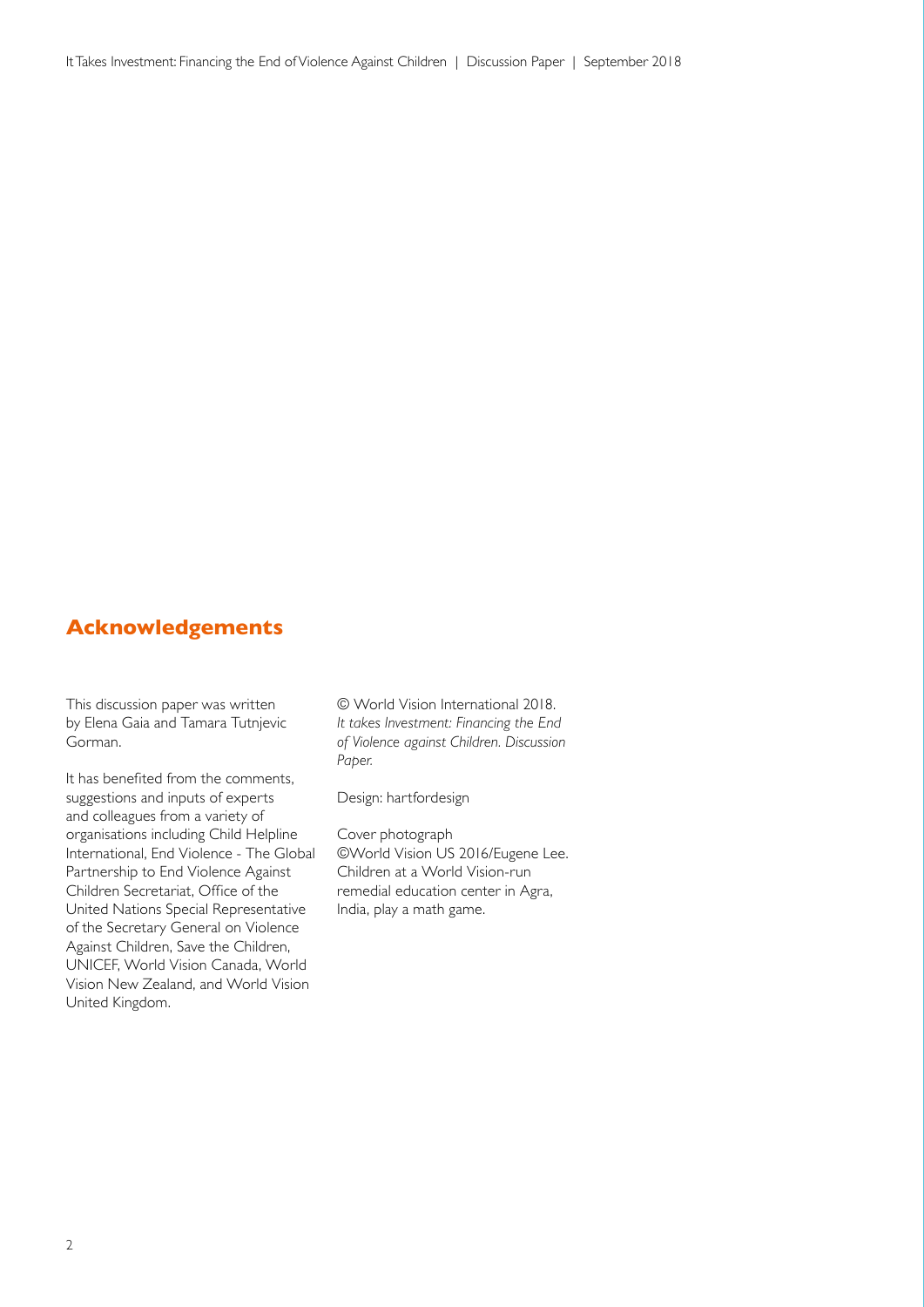## **Executive Summary**

This paper argues that achieving further progress in ending violence against children depends on better understanding and more effectively harnessing the resources required to finance prevention and response interventions, as well as services and systems.

The message is simple: we need more money, better spent on interventions, services and systems that work for ending violence against children.

#### To get there, we propose the following six-point agenda:

Understanding and tracking

Estimating the costs of preventing and addressing violence.

Calculating the return on investment.



Evaluating the impact,<br>effectiveness and efficiency<br>existing investments. effectiveness and efficiency of existing investments.

Ensuring resources are allocated<br>where they can make the most<br>difference. where they can make the most difference.

Identifying new sources of<br>
funding through the re-allo<br>
of existing resources and the<br>
development of new finance funding through the re-allocation of existing resources and the development of new financing mechanisms.

The implementation of this agenda requires a collective and co-ordinated effort under the auspices of the End Violence – The Global Partnership to End Violence Against Children.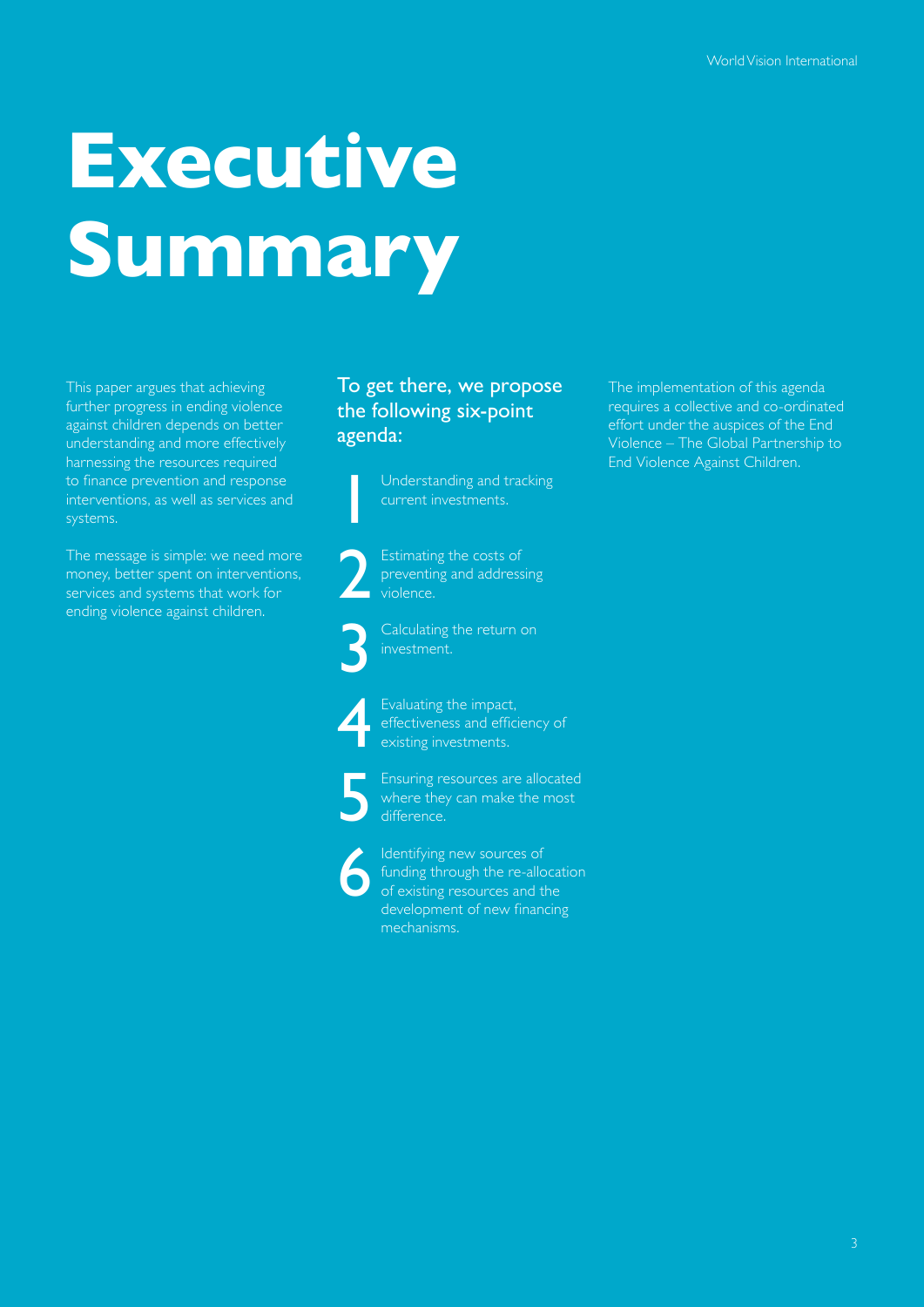### **Introduction**

#### Why we need to 'talk money' in order to end violence against children

There has never been a more propitious time to end violence against children. This extraordinary global momentum is driven by stronger data on prevalence,**<sup>1</sup>** a global consensus on evidence-based solutions,**<sup>2</sup>** as well as the recognition that ending violence against children is a fundamental step towards achieving the Sustainable Development Goals (SDGs) by 2030. The establishment of End Violence – The Global Partnership to End Violence Against Children (End Violence) and the commitments of a growing number of pathfinding countries, are further indications of a growing political will to address the problem. The current momentum also builds on the work of several organisations and alliances over the past decade since the release of the United Nations Secretary General Study on Violence Against Children in 2006.

Three years into the implementation of Agenda 2030, i.e. the Sustainable Development Goals (SDGs) adopted in 2015, now is the time to look at the state of investments needed to accelerate progress towards the goals in every country of the world. These

investments are required to support the scaling up of interventions that work to end violence against children, as well as the formal and informal systems that underpin and sustain them.

Financial resources are essential to implementing strategies, policies, programmes, partnerships and campaigns to end violence against children in any country.**<sup>3</sup>** Better understanding the size, composition and sources of funding for ending violence – along with solid cost and impact projections – constitutes the basis for increased and better investment. Looking at financial resources helps identify the contribution from – and can facilitate the co-ordination of – the multiple sectors (e.g. gender, child protection, education, health, justice, social welfare and protection, water and sanitation, travel and tourism) and stakeholders (national and local governments, donors, private sector, etc.) that are involved in ending violence against children. Examining financial resources also ensures that investments reach their intended beneficiaries and are locked into the most effective interventions and systems supporting these. This is particularly important in fragile and conflict-affected situations, where children's protection from violence

is often largely compromised by the deterioration of domestic funding and overly contingent on external resources. Finally, financial investments tend to be a good indicator of political will and of national and international priorities. In many regions of the world, children themselves are demanding more transparency in the use of public funds and increased investments in services that benefit them.**<sup>4</sup>** As such, information on financing can strengthen the accountability mechanisms for the implementation of the Agenda 2030 and other commitments made for the protection of children from violence.

This paper articulates a research, policy and advocacy agenda related to financing the end of violence against children. The target audience is the community of policy-makers, senior officials, decision-makers, practitioners and researchers working to end violence against children. The agenda put forward by this paper complements other strategic streams of work, such as, inter alia, the mobilisation of political will and the improvement of data and evidence. As outlined in the End Violence partnership 2016-2020 Strategy,**<sup>5</sup>** the sum of all these efforts is expected to accelerate action and results in protecting children from violence.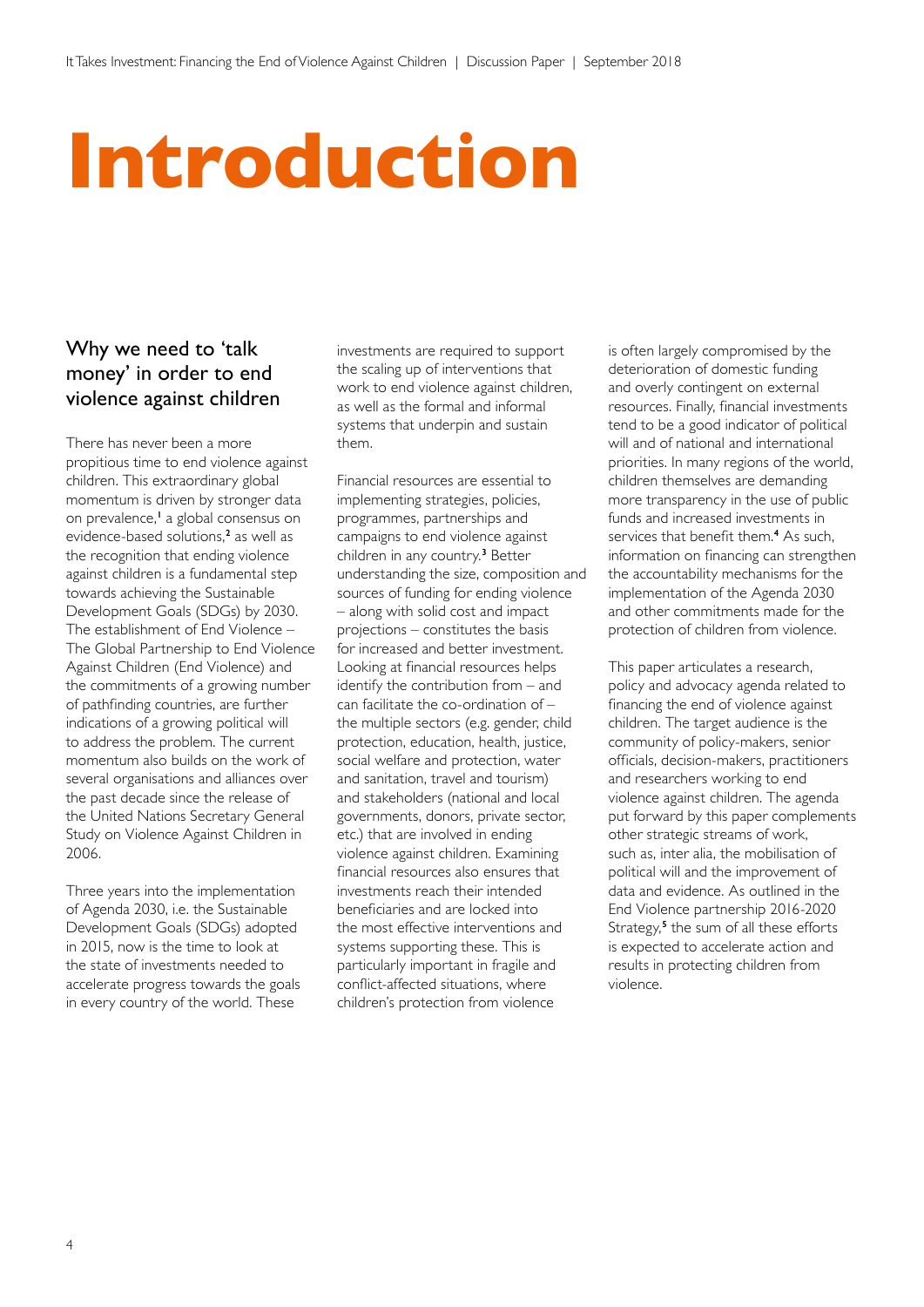## **Background and status of the debate**

#### The cost of violence against children

Violence against children has an enormous human and economic cost; it affects 1.7 billion children globally and costs our societies up to US\$7 trillion a year.**<sup>6</sup>** Violence adversely impacts children's development, health and education and weakens efforts to ensure sustainable development. Violence undermines all efforts towards poverty eradication, education, health, gender equality, eradicating child labour and jeopardises peaceful, just and inclusive societies.

The devastating impact of violence on children and entire communities and countries, as well as the imperative to address it, has been recognised since the adoption of the United Nations Convention on the Rights of the Child (UNCRC) in 1989, as well as the release of the ground-breaking United Nations Secretary General Study on Violence Against Children in 2006. Still, violence against children only became a global development priority with the 2015 adoption of Agenda 2030. Among all states that have ratified

the UNCRC and passed additional national legislation prohibiting violence against children, there is a consensus that protecting children from violence is both a moral imperative and a legal obligation. The economic arguments for ending violence against children have rarely been invoked so far, in contrast to action relating to other aspects of child rights – such as education and health – which were prioritised in the UN's Millennium Development Goals.

The experience from these sectors shows that there are multilateral means of increasing resources and improve these resources' effectiveness. Among them are: articulating a vision for what a system for financing should be and should do;<sup>7</sup> promoting an international system for measuring investments;**<sup>8</sup>** estimating the resources needed to achieve agreed global targets**<sup>9</sup>** and the return on investment; setting spending benchmarks;**<sup>10</sup>** and, having an active group of donor champions. These lessons were valuable in the fields of children's education and health and should be applied to furthering the goal of ending violence against children.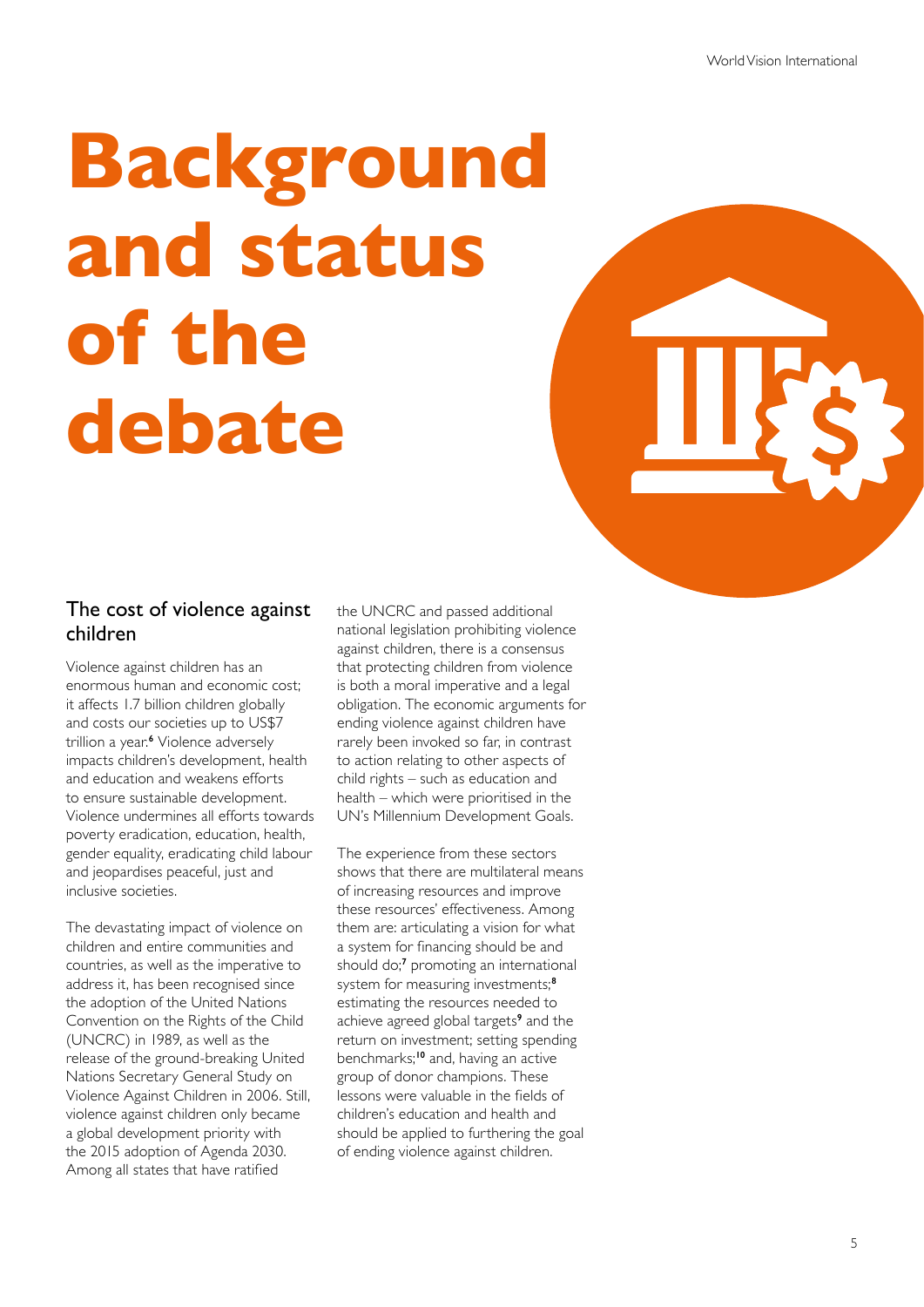#### There are no reliable data on investments in ending violence against children

While commitments and political will to end violence against children have certainly grown, the information on investments and their effectiveness is still scarce. Very few attempts have been made to systematically quantify

and analyse available data on investment in this area. The sheer complexity of the issue has obstructed the development of tangible, measurable indicators and targets on investments and their impact. Although the available data are limited (see box below), existing evidence clearly suggests not enough resources are being invested in this issue right now.**<sup>11</sup>**

#### **INVESTMENTS IN ENDING VIOLENCE AGAINST CHILDREN: STATUS OF THE EVIDENCE**

#### **WHAT WE KNOW:**

- We know that the world's governments have committed to ending violence against children, as part of the SDGs and international human rights treaties, such as the UNCRC.
- We have evidence and a global consensus about the effectiveness of a series of solutions to end violence against children, captured under the Seven Strategies of the INSPIRE**<sup>12</sup>** package; these are most effective when they operate within a co-ordinated, multi-sectoral system of formal and informal stakeholders that create a protective environment for children;**<sup>13</sup>** at the same time, more evidence and innovative approaches are still needed.
- There is solid evidence showing that the price of violence against children (i.e. the cost to society of responding to the consequences of violence) is higher than the investment required for preventing it.**<sup>14</sup>**

#### **WHAT WE DON'T KNOW:**

- We don't know the level of investment needed to achieve the elimination of violence against children in every country by 2030.
- There is no estimate as to how much the solutions, services and systems to sustain them cost,**<sup>15</sup>** and what the return on this investment is.
- We do not know how much is being invested globally in ending violence against children across all sources: i.e. government budgets,**<sup>16</sup>** official development assistance (ODA), civil society, businesses and/or philanthropic organisations.
- We do not know how, and to what extent, interventions and investments from different sectors contribute to ending violence against children and there is no consensus on how to apportion and track sectoral contributions to this issue.
- Finally, there is very little information about the adequacy, effectiveness and impact of existing investments from all sources.

The lack of financial data for ending violence against children is due to several factors, including:

- The lack of understanding of violence's cost to society.
- The complex nature of ending violence, its multiple definitions and understandings and the different strategies required for the prevention of and response to violence, means that multiple sectors and stakeholders become involved in the endeavour – with each party having different financing flows. This makes it difficult to estimate and track programmes and services, as well as quantifying and collating their investments.
- The lack of unified data collection mechanisms that would require the multiple institutions and sectors to collect and present financial data through an 'ending violence' lens, and the resulting failure to record some of the current funding.
- The lack of an agreed methodology for tracking investments in ending violence.
- The lack of an established benchmark for how much money is needed to end violence against children (e.g. national-level benchmarks expressed as a percentage of the total Gross Domestic Product (GDP) or of total government spending).
- Competing demands for financial information placed on governments and other stakeholders (e.g. tracking expenditures whilst optimising investments on multiple SDGs at the same time).

Ending violence against children is a complex and multi-layered issue, compounded by social norms and misconceptions that refute its essence as a human right and a public good; this might go a long way towards explaining the gaps in information and prioritisation around financing to end violence.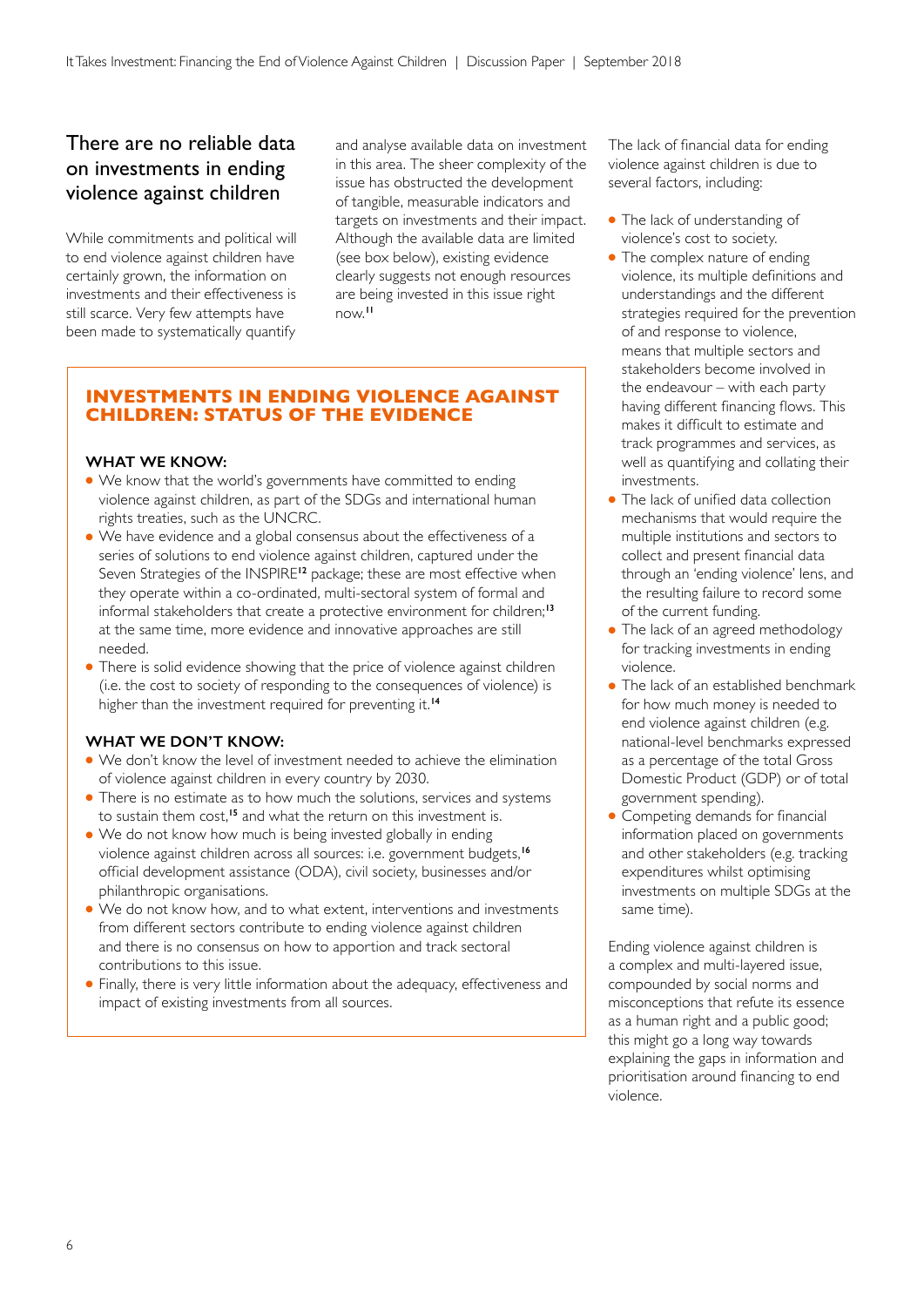#### There is no consensus on what a financing system for ending violence is and should be

The system of institutions, policies and processes by which financial resources are mobilised, planned, disbursed, controlled and accounted for to enable the efficient and effective delivery of public service goals (in health care, education, security, sanitation and so on) are referred to as Public Financial Management (PFM). Strong PFM systems can reduce fragmentation in revenue streams and funding flows and ensure higher and more predictable budget allocations, timely budget execution and better financial transparency and reporting.

Much has been written about the features of a good health/education financing system;**<sup>17</sup>** a definition and articulation of what a good financing system for ending violence against children could look like (with functions, flows and indicators) has not been developed to date. This approach is a necessary step in the process of better understanding and harnessing resources for ending violence against children. Such a task should be carried out through a multi-stakeholder consultation or working group to be convened by the End Violence Secretariat (see section Taking this agenda forward).

#### Progress is under way to fill the gaps around investments in ending violence against children

Despite the challenges, work on estimating and monitoring domestic and foreign investments has intensified in recent years. As part of its broader work on 'investing in children',**<sup>18</sup>** UNICEF has developed and is testing a Child Protection Benchmarking methodology**19** to measure nationallevel expenditures. The methodology

includes a proposal on how to apportion sectoral interventions and investments towards child protection.

The Counting Pennies**<sup>20</sup>** report, commissioned by a consortium of NGOs and UN agencies, provided an estimate baseline of Official Development Assistance (ODA) investments in Year 0 of the SDGs. The consortium is currently working on improving the methodology for regular monitoring of ODA investments by individual donors and at a global aggregate level, as well as plans to engage on national budgeting discussions in the future.

In its business plan, the End Violence partnership includes clear targets and actions related to financing the end of violence against children. The Investors' Forum established under End Violence is hoping to bring together a variety of private and public donors to discuss common investment priorities; one member of the Forum is conducting an analysis of the philanthropic investments in this issue. Lessons could be learned from the Donor Network set up under the Scaling Up Nutrition (SUN) initiative, which has made strides in tracking donor spending on nutrition and has achieved more and better co-ordinated donor funding at a national level through the appointment of a donor convener in each priority country.**<sup>21</sup>**

These developments are promising and need to be scaled up to increase their impact.

#### Where do we go next?

Achieving the commitments to end violence against children endorsed in the Agenda 2030 and in the Addis Ababa Agenda for Action on Financing for Development**<sup>22</sup>** requires more investments and more effective allocation of funds. In line with the examples set by other sectors and issues, answers to the following questions are needed:

- What is the current level of investments in ending violence against children from different sources?
- What is the impact of existing investments?
- What level of resources is needed? From which sources?
- Where should investments be made to yield optimal results for children?

Such information is essential for policymakers, donors and practitioners to make informed, sound and equitable financial decisions.

According to the Counting Pennies report, in 2015 total ODA spending across the globe was US\$174 billion and of that, less than 0.6% was allocated to ending violence against children. US\$238m was spent globally on projects that fully address violence against children – just over 0.1% of total aid. US\$837m – 0.5% of total aid – went to projects targeting violence against children alongside other issues.

Around 38% of total ODA spending on ending violence against children (US\$412m) came from humanitarian aid. Of this, US\$12m was spent on humanitarian projects that fully address ending violence against children, while US\$400m went to projects that included ending violence against children alongside other relief activities. Spending on humanitarian projects that mention ending violence against children represented only 2% of the US\$20 billion total humanitarian aid in 2015.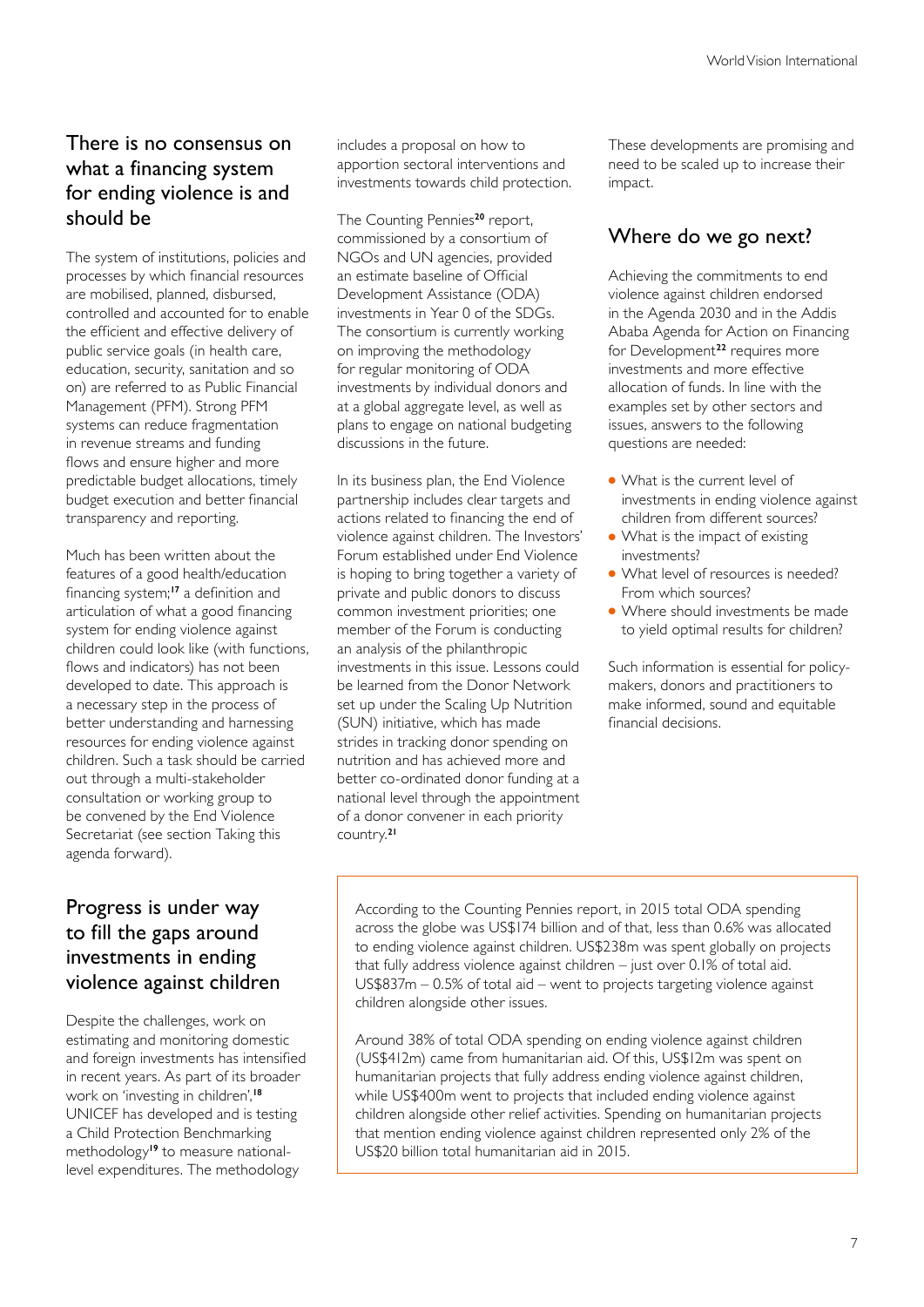## **More money, better spent for ending violence against children: Six strategies to get there**

Governments and other stakeholders such as donors, United Nations agencies, civil society organisations and business must invest in the proven interventions (and systems that underpin them) that work in preventing, responding to and reducing violence to ensure that children – particularly the most vulnerable – are protected. These investment decisions need to be based on solid evidence about the success and efficiency of past/existing investments – as well as the projected costs of proven interventions and the systems to roll these out at a national scale. As new evidence on prevalence and

effectiveness is gathered, governments and other stakeholders need to be able to track, adjust, increase and report on these investments and their impact over time.

This section outlines **six strategies** to ensure greater and more impactful investments for ending violence against children. These strategies can be implemented in any order, concurrently or consecutively, depending on opportunities and context (i.e. the order in which they are presented below is purely indicative).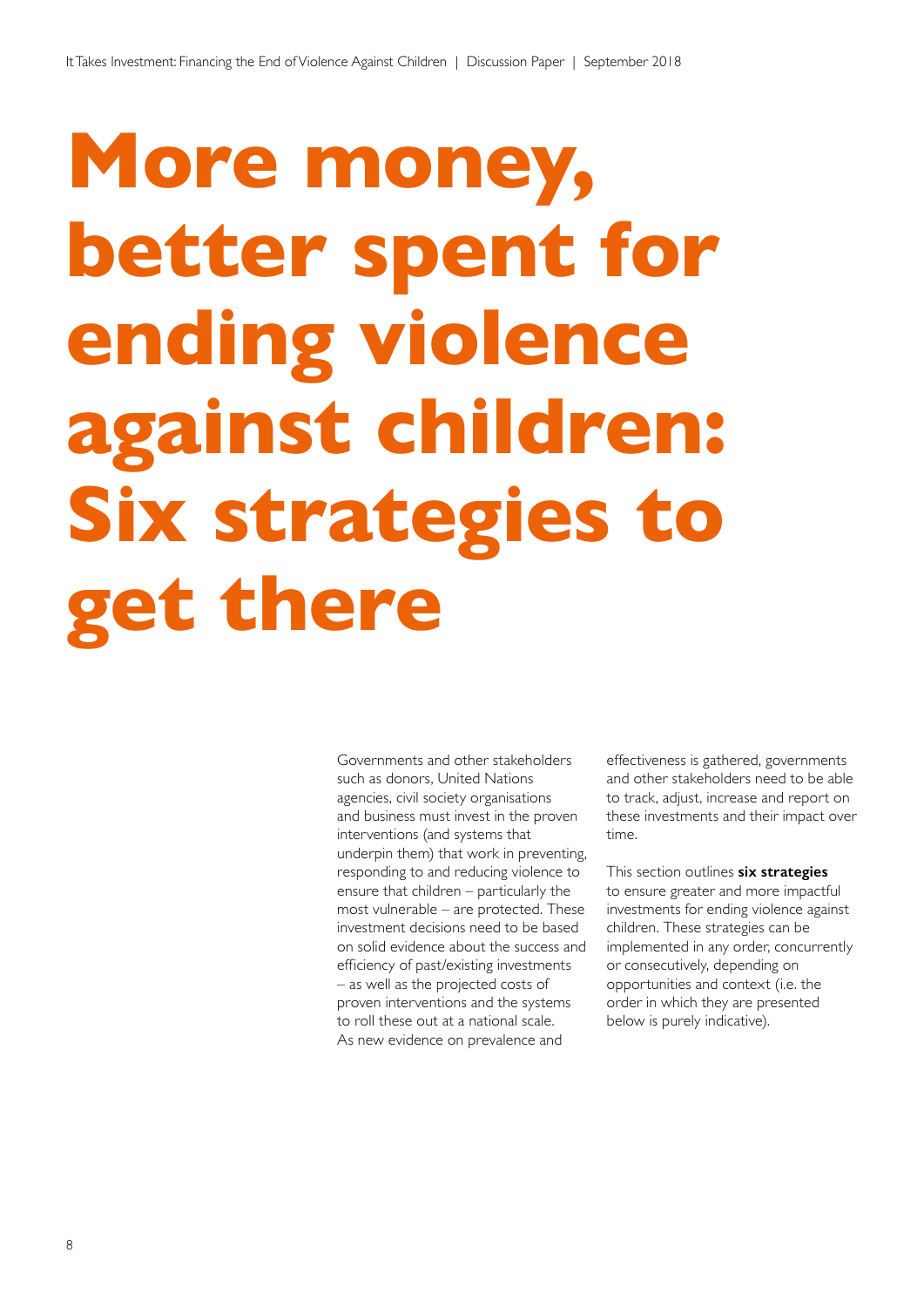#### **Strategy 1: Understand the level of current investments**

It is critical to better understand – and to map – the volume and nature of existing investments in ending violence against children from all sources (national and local governments, civil society organisations, business and the philanthropic community) and all sectors involved (see Introduction). Ideally, a baseline for each of these sources should be established by 2019 (in time for the first high-level review of SDG 16.2 and other violencerelated goals and targets**<sup>23</sup>**). As part of this work, it will be essential to test a variety of solutions and progressively generate a consensus on how to account for sectoral interventions and investments that directly and indirectly support ending violence against children.

At a national and local level, budget and expenditures reviews**<sup>24</sup>** can be conducted between 2018 and 2020. Some scoping analysis is under way on budgeting for child protection**<sup>25</sup>** and for specific issues, such as child marriage.**<sup>26</sup>** Children, parents, carers and communities can – and should – be involved in such monitoring efforts to provide information, carry out some research and strengthen their participation in the budgetary processes that affect their lives. Building on these efforts, national baselines can help

determine the level and composition of current national-level investments in ending violence, as well as identify potential gaps. This process can start with a selected number of countries (such as the Pathfinding Countries of the End Violence partnership) and ideally should work under the leadership of national governments, with the technical support of UNICEF and other partners.

Six child-focused civil society agencies**<sup>27</sup>** have already come together to discuss how they can measure their current investments in ending violence, with a view to increase investments in the coming years. This work can be accelerated – perhaps under the leadership of World Vision, which already measures its annual investment in child protection – with a goal of having a baseline covering the major agencies to be presented at the High-Level Political Forum on Sustainable Development (HLPF) in 2019.

When engaging with businesses, the End Violence Secretariat (and a group of engaged members) could convene and provide technical support (together with the UN, civil society partners and other stakeholders, such as the UN Global Compact) for its major private sector members to voluntarily report on their investments towards this issue for the first time during the HLPF in July 2019. An international donor conference could drive assessments of existing investments and pledging of new ones.

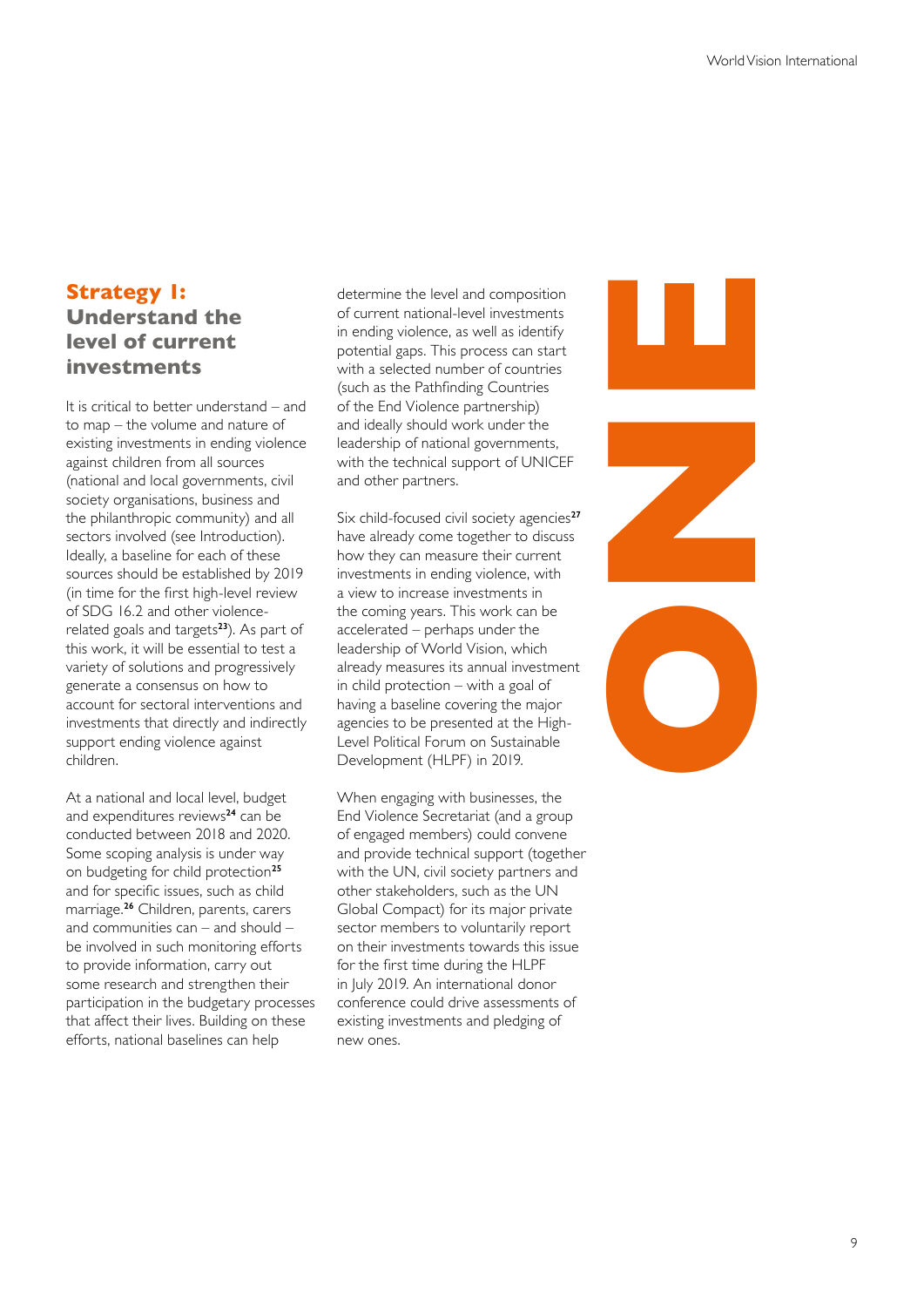#### **Strategy 2:**

#### **Establish mechanisms for regular monitoring of investments from different sources**

A global tracking system is necessary to regularly monitor the level of investment as it relates to the agreed goals to end violence against children. This will enable policy-makers and practitioners to estimate the effectiveness and impact of resources invested (see Strategy 5), to better inform policy decisions and map investments against the SDG targets.**<sup>28</sup>**

At a national level, an international standardised methodology may be agreed to report annually on expenditures related to ending violence against children.**<sup>29</sup>** These methods could be harmonised and integrated into existing initiatives, such as the Government Finance Statistics**<sup>30</sup>** or the System of National Accounts**<sup>31</sup>** methodologies and/or with other initiatives to track spending on child protection, as well as spending on children in general.**<sup>32</sup>** The INSPIRE strategies could be used to help determine what qualifies as spending specifically targeting ending violence against children (and/or related to it). As in Strategy 1, the international

methodology should include clear guidelines on how to account for sectoral interventions and investments that directly and indirectly support ending violence against children. End Violence pathfinding countries could lead the way in voluntarily reporting on the expenditures to end violence, using the agreed methodology. This data could be made available through the International Monetary Fund's Government Finance Statistics**<sup>33</sup>** data platform or another platform created and managed by the End Violence Secretariat,**<sup>34</sup>** for use by policy-makers, researchers, citizens (particularly children) and the media.

On a global level, an April 2018 report by Development Initiatives on tracking spending on ending violence against children (commissioned by the same consortium of NGOs and UN agencies that worked on the Counting Pennies report, see earlier section) recommended the adoption of a new 'ending violence against children' policy marker within the database of the Organisation for Economic Cooperation and Development (OECD)- Development Assistance Committee (DAC). The process of adopting this recommendation would require the endorsement and approval by the DAC Working Party on Development Finance Statistics (WP-STAT). Partners are discussing the proposal for a policy

marker with the OECD-Development Co-operation Directorate (DCD) – the body that serves as the Secretariat to the WP-STAT and makes proposals for new classifications – and with the DAC, in the context of the ongoing reforms of the DAC classification system. Specifically, the WP-STAT has proposed in 2018 the adoption of a new 'field' to report on the Sustainable Development Goals,**<sup>35</sup>** which would include target 16.2 and others related to ending violence against children. In addition, the new Total Official Support for Sustainable Development (TOSSD)**<sup>36</sup>** framework is expected to track different types of external finance (grants and loans, resources from private sector and civil society), whether they are delivered through bilateral or multilateral channels. TOSSD will also track international support for issues that go beyond national borders and interests such as climate change, peace and security, safe international migration, human rights protection and others. Ongoing dialogue with the OECD will help clarify the extent to which these initiatives could provide an appropriate solution for tracking ODA to end violence, and whether a policy marker would still be needed once these reforms enter into force.**<sup>37</sup>**

Once an appropriate tracking system is agreed and in place, donors (governments, UN agencies and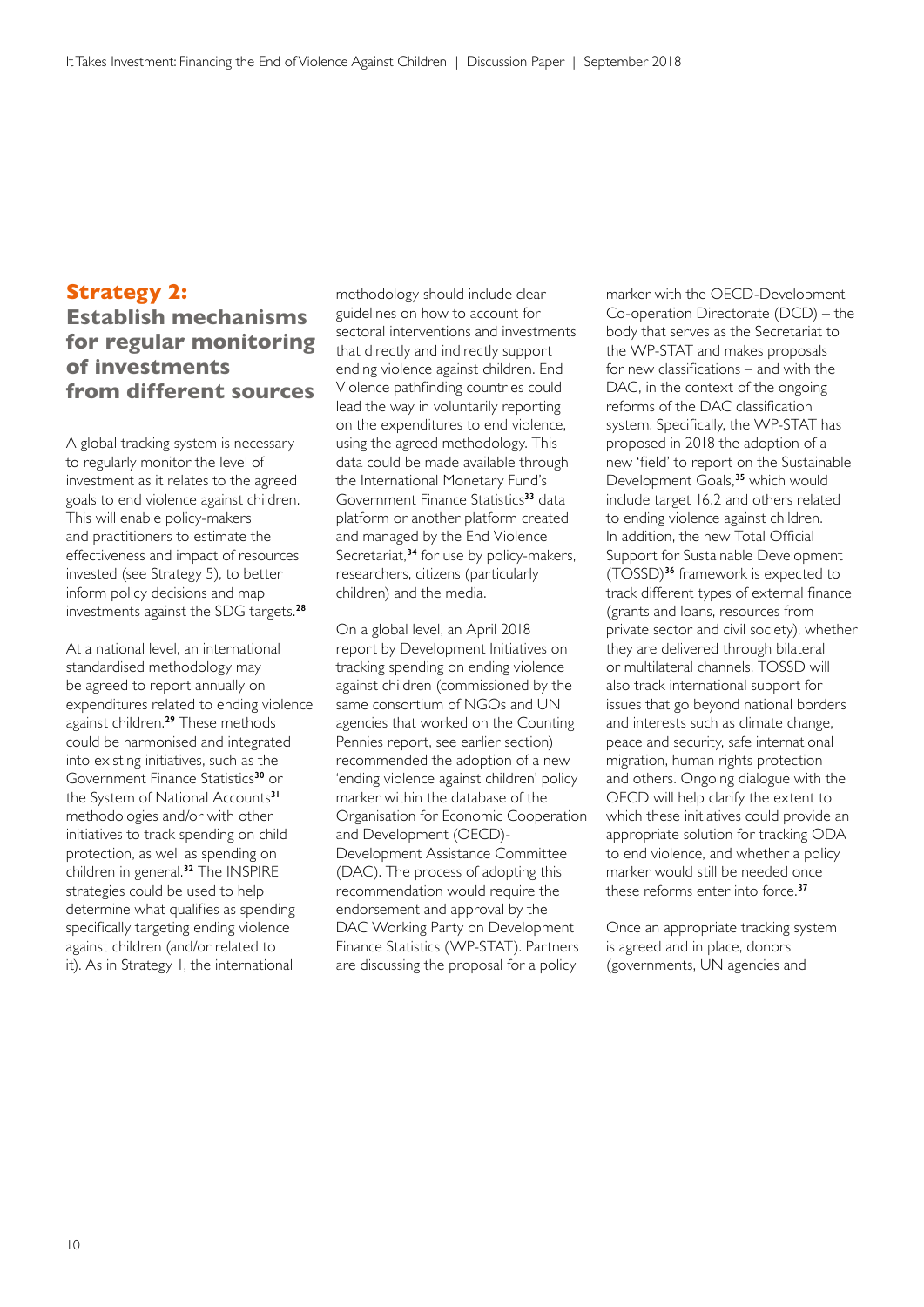# **THE SERVICE SERVICE SERVICE SERVICE SERVICE SERVICE SERVICE SERVICE SERVICE SERVICE SERVICE SERVICE SERVICE SERVICE SERVICE SERVICE SERVICE SERVICE SERVICE SERVICE SERVICE SERVICE SERVICE SERVICE SERVICE SERVICE SERVICE S**

private philanthropy) reporting into the DAC database (and even those that report outside of it) would be able to systematically and regularly track investments in ending violence against children. Any new standards adopted in the DAC database would also be automatically reflected in the database of the International Aid Transparency Initiative (IATI), where several donors, UN agencies and civil society organisations also report. These developments would facilitate an annual consolidated report and analysis of ODA flows to the issue.

The implementation of any of the abovementioned changes in the OECD-DAC database, which would presumably facilitate the tracking of ODA to end violence, may take time (and their application may not happen until 2021/22). Specifically, reporting on the new SDG field will be voluntary (and any aid project could only be associated with a maximum of 10 SDG targets); it will therefore be necessary to support a group of donors to pioneer the implementation of the changes in a way that ensures the prioritisation of the SDG targets related to ending violence against children. ChildFund, Save the Children, World Vision, the End Violence Secretariat, UNICEF and the SRSG on Violence Against Children are already joining forces to identify 'champion donor' governments which

could lead the way in reporting about their ODA investments to end violence against children. The End Violence Secretariat and/or the Investors' Forum could convene such a group of donors to generate a critical mass.

Civil society and businesses working to end violence against children could also be regularly reporting on their expenditures related to the issue. Ideally, they should contribute information to the IATI database, or they could report separately and individually using a similar methodology to that which will be agreed globally for broader ODA (or a specially adapted one). The data would be released publicly once a year on an international platform (e.g. managed by the IATI, or by the End Violence Secretariat). As in Strategy 1, World Vision could be leading this process for civil society, starting with regular reporting from 2019-20, while the End Violence Secretariat could convene the business partners. Depending on the progressive implementation of the TOSSD framework, in conjunction with the new SDG field or/and a potential policy marker, information about private flows (from business, organisations, remittances, etc.) to end violence against children in aid-recipient countries may also become available (from 2020) through the OECD-DAC system.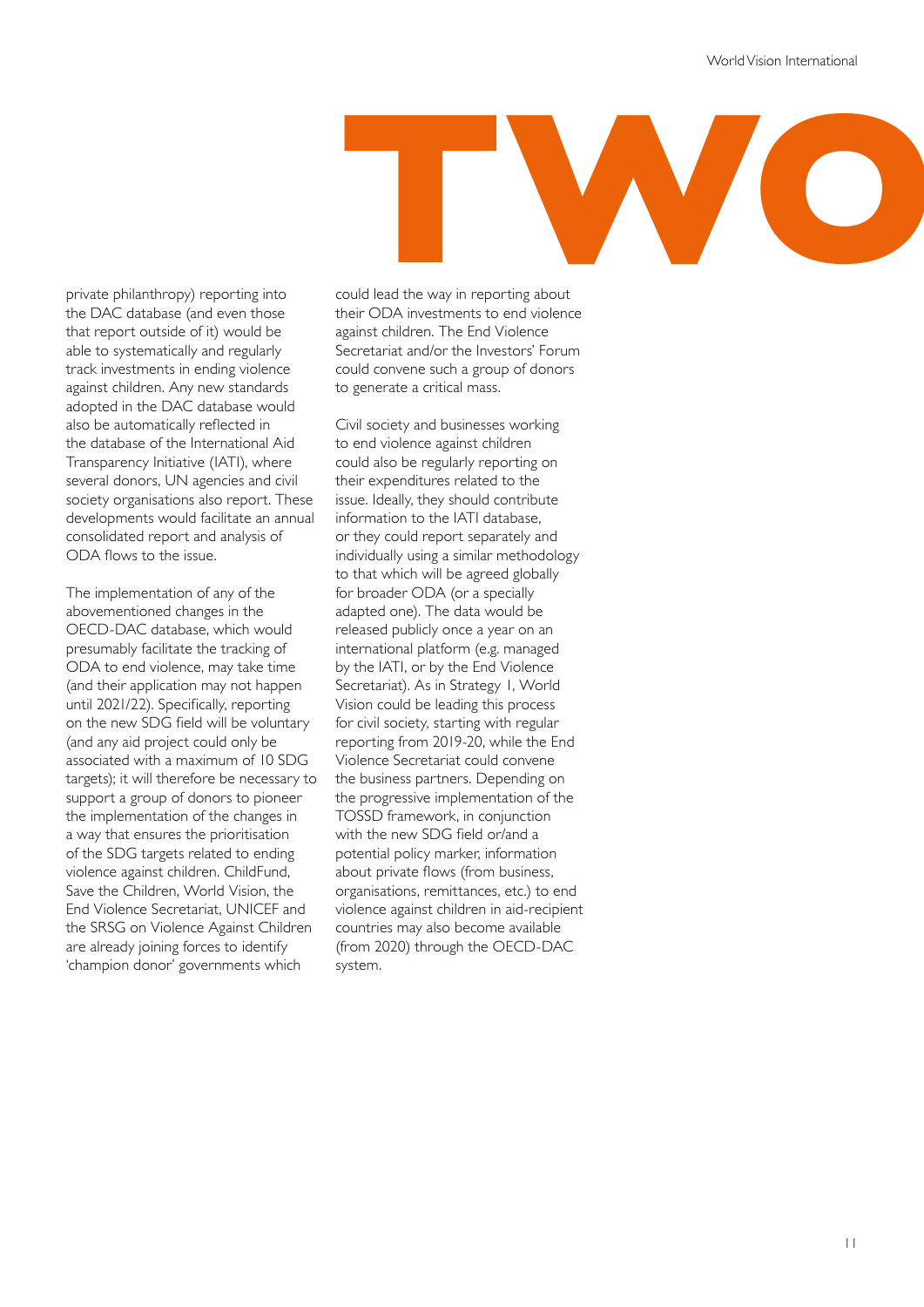#### **Strategy 3: Estimate the required level of investment to end violence**

If we are to successfully advocate for the implementation and financing of the INSPIRE solutions to end violence (along with the systemic changes required to sustain these at scale), it is imperative to first know the cost of the solutions and systems. Estimating the level of investment required is a necessary step in ensuring that the right interventions are made at a sufficient scale – and are sustained by the right systems and infrastructure to address violence against children. This process can build on the costing of the solutions-based strategies to end violence currently embedded in the INSPIRE framework, or can utilise some other method that would yield adequate projections. As for the previous two strategies, an essential part of this work will be to cost the interventions and systems across the different sectors that directly and indirectly support ending violence against children.

At a national level, costing exercises could be conducted from 2018 to 2020, starting with the End Violence pathfinding countries and in one or two additional countries representing fragile and conflict-affected contexts. These exercises can be implemented with support from UNICEF and other UN agencies, the World Bank, civil society, academia and the private sector (e.g. global accounting and finance firms). Existing methodologies (such as those developed by UN Women on violence against women and girls) could be adapted and used.**<sup>38</sup>** Partners could agree on a common methodology,

through the convening role of the End Violence Secretariat and could then split the support to different (and more) countries to ensure a sizeable sample. Children, parents, carers and communities can and should be involved in estimating the needs and costs of preventing and responding to violence at local and national level.

Based on the national costing of solutions and systemic changes, the next step would be to estimate the total amount of resources required at national and global levels to achieve the SDG targets related to ending violence against children by 2030. As an indication, similar estimates have recently been made in relation to health goals.**<sup>39</sup>**

These estimates would form the basis for collective agreements among governments and relevant stakeholders on a set of national, regional and global financial targets (e.g. percentage of a country's GDP/public expenditure required to prevent and respond to violence, or minimum spending per child per year needed to provide violence-related preventative and response services).

An example of similar targets from the health sector is the Abuja Declaration in 2001, when the African Union countries pledged to allocate at least 15% of their annual budget to improve health. Though they may not accurately reflect the actual spending needs in different localities, these targets can be extremely useful as benchmarks to track the level of investments needed and the resources effectively allocated by countries. Looking at efforts in the health sector**<sup>40</sup>**, children, parents, carers and communities can use these benchmarks and the reporting on them



to inform dialogue with their national and local governments. This will lead to improvements in the finances allocated to services and to improved efficiency and impact of existing spending. As the Abuja experience showed, such targets work best when there is a designated institution, platform or space that can monitor and support countries in meeting their financing commitments. In the case of ending violence against children, the High-Level Political Forum, with its annual process of SDG review, the Financing for Development Annual Forum, and eventually the periodic Solutions Summits of the End Violence partnership, could play such a role. For instance, in all or one of these spaces, there could be a session (annually or every two years) dedicated only to reviewing the latest figures on spending to end violence against children from donors, CSOs, and governments associated with the End Violence Partnerships. This could be combined with an annual written summary note of available evidence published by the End Violence Secretariat.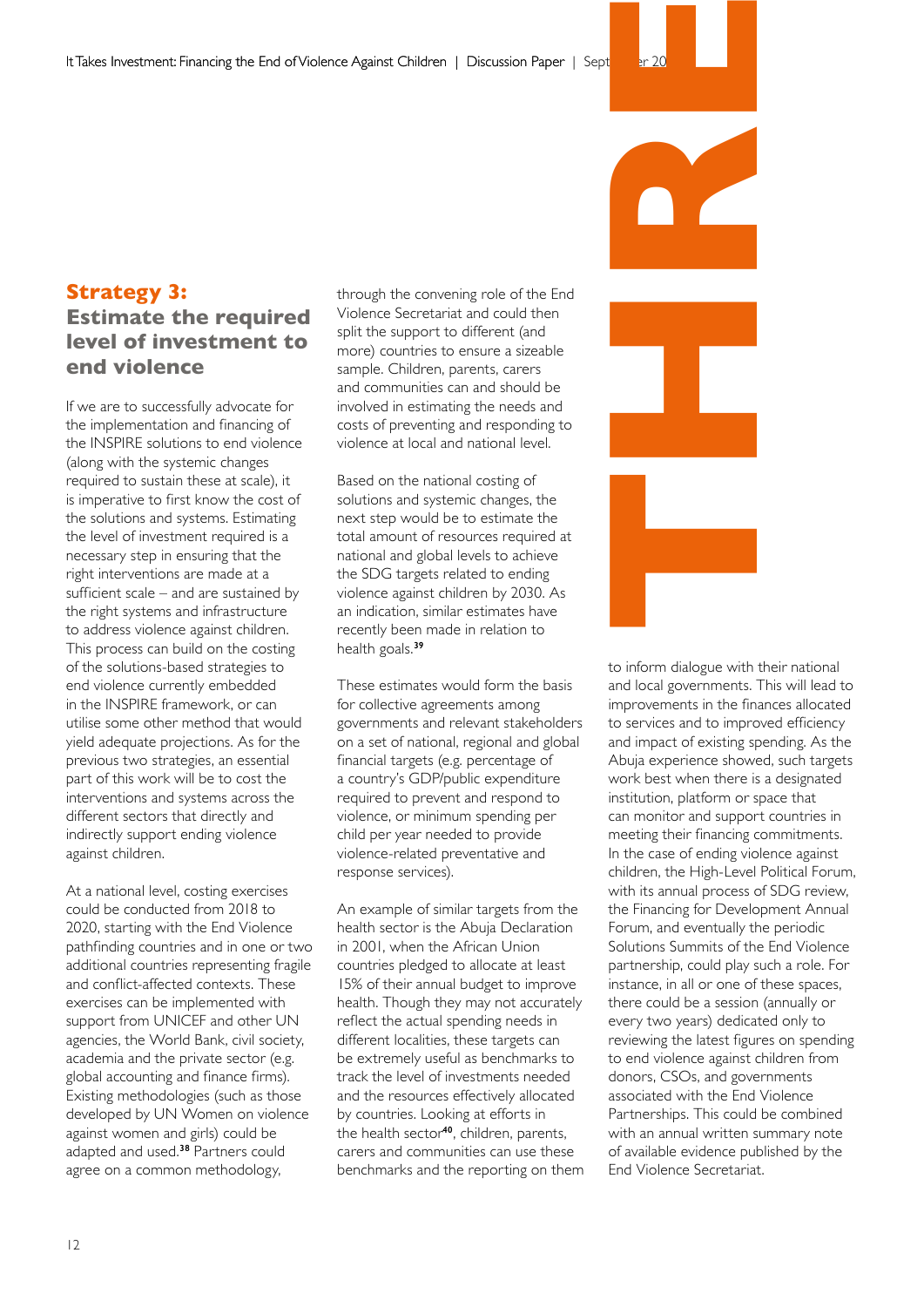#### **Strategy 4:**

#### **Calculate the return on investment to facilitate greater buy-in**

There is overwhelming evidence surrounding the negative impact, consequences and costs that violence has on children, society, economies and entire countries (see box on page 6). Despite this, policy-makers and leaders might still not be convinced of the economic value of investing in this issue compared to other pressing social and economic demands.

To address these concerns, it is critical to calculate the return on investment towards violence prevention and response programmes. Showing how these investments can have larger direct and indirect social, economic and political benefits and trickle-down positive effects can be a key argument to unlock the necessary commitments and resources.

For example, UNICEF pioneered return on investment (RoI) calculations for child-focused interventions,**<sup>41</sup>** as well as sectors such as maternal, newborn and child health,**<sup>42</sup>** education,**<sup>43</sup>** social protection**44** and emergencypreparedness.**<sup>45</sup>** The Post-2015 Copenhagen Consensus has attempted a first assessment of the benefit-tocost ratio of the SDG targets related to violence against children (alongside those related to violence against women, violent deaths, and general violence and conflict).**<sup>46</sup>** This research provides estimates for only a few specific interventions (such as parenting programmes to reduce violent disciplinary practices in the home) rather than aggregate figures.**<sup>47</sup>** The RoI for ending violence against children may be calculated, for instance, under a Lancet Commission, or by another internationally recognised academic or private sector institution. The key in all calculations, including RoI, is to ensure that figures are credible and endorsed by all major stakeholders. The End Violence Secretariat (supported by a group of End Violence members) will be leading the development of a RoI study in the period 2018 to 2020.

# **FOUR**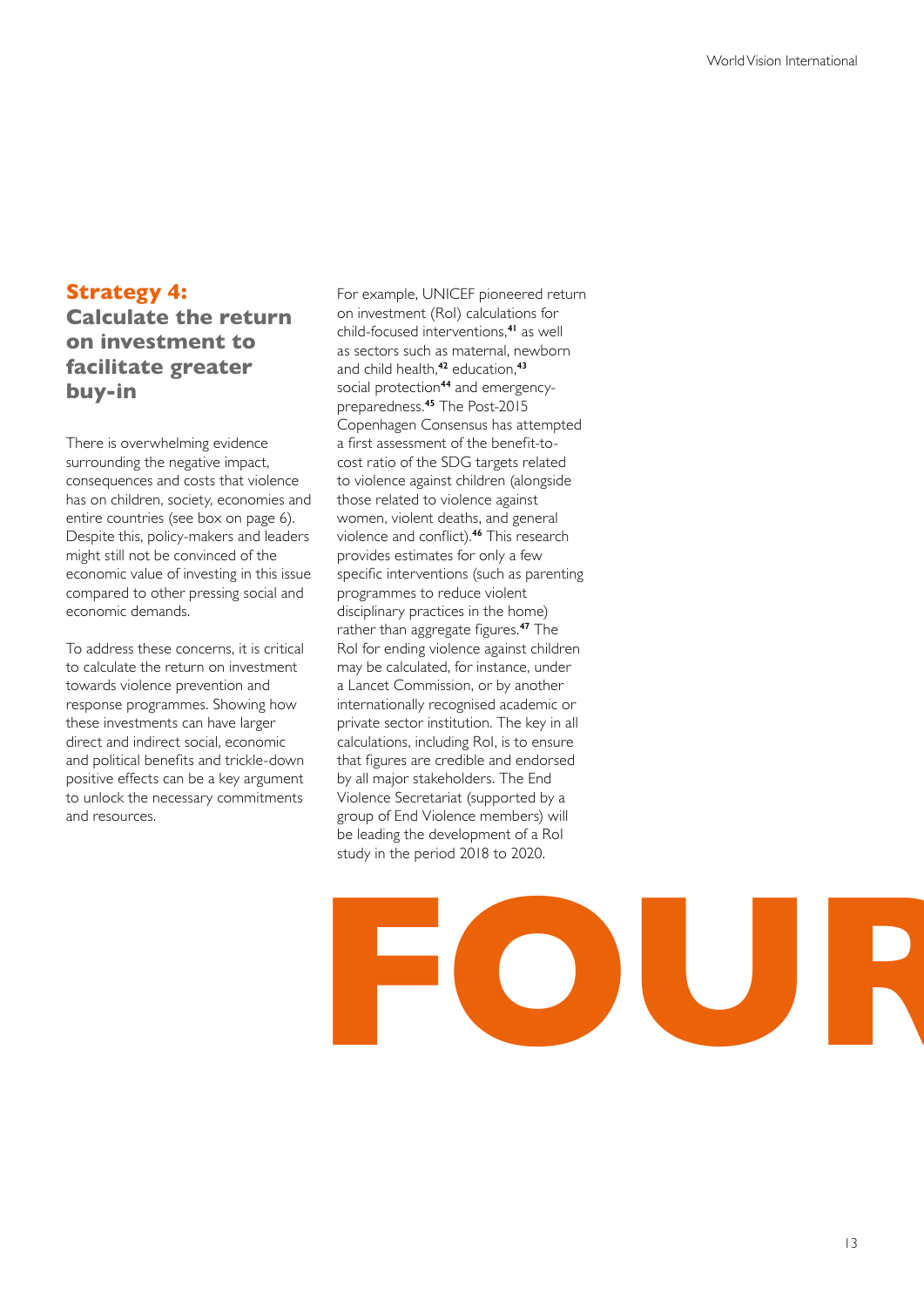

#### **Strategy 5: Estimate the impact of current investments**

However large or small – and especially in resource-constrained environments – existing and future investments from different sources should maximise results in preventing and responding to violence against children. This strategy is about examining the effectiveness, efficiency and impact of current spending. The analyses mentioned below would allow governments, donors and other stakeholders to identify inefficiencies and surpluses in existing investments in ending violence and other sectors. They would also help redirect funding to interventions and systems that yield proven results.

At a government level, public expenditure reviews, benefit/ expenditure incidence analysis and other research**<sup>48</sup>** on the impact, effectiveness and efficiency of existing national investments in ending violence are required. This would help link spending to specific outcomes in terms of ending violence and different groups of children reached (equity). Similarly, donor countries, civil society organisations, businesses and philanthropic organisations should conduct their own comprehensive reviews of the impact, effectiveness and efficiency of their investments in ending violence. These analyses should cover individual donors (country or institution) and then be compared with investments in other sectors.**<sup>49</sup>** The key in estimating the impact of any investment in ending violence

against children is to ensure the views of children, parents, carers and communities are included in the design and implementation of such research.

While financial analysis can highlight gaps and inefficiencies in spending, it will not suffice alone to identify which of the evidence-based strategies are most effective – and in which contexts they are effective. Therefore, it will be necessary to conduct impact assessments which can identify the effectiveness of existing investments, as well as the strength of different interventions and strategies. Such evaluations should also include the effectiveness and efficiency of the systems that underpin and sustain specific programmes, services and interventions. This information would help identify where better pooling and collaboration across sectors and funders for ending violence could improve the impact of the overall investment.

The End Violence partnership (Secretariat and relevant members), as part of the efforts to catalyse more resources for the sector, can advocate for more specific funding pools to be made available for conducting impact evaluations and randomised control trials in this area. Governments, United Nations agencies and civil society organisations implementing interventions and programmes can promote consortia with leading academic institutions to promote the production of cutting-edge evidence, possibly based on the model of what has been done around cash transfers for children**<sup>50</sup>** or child-friendly spaces in humanitarian action.**<sup>51</sup>**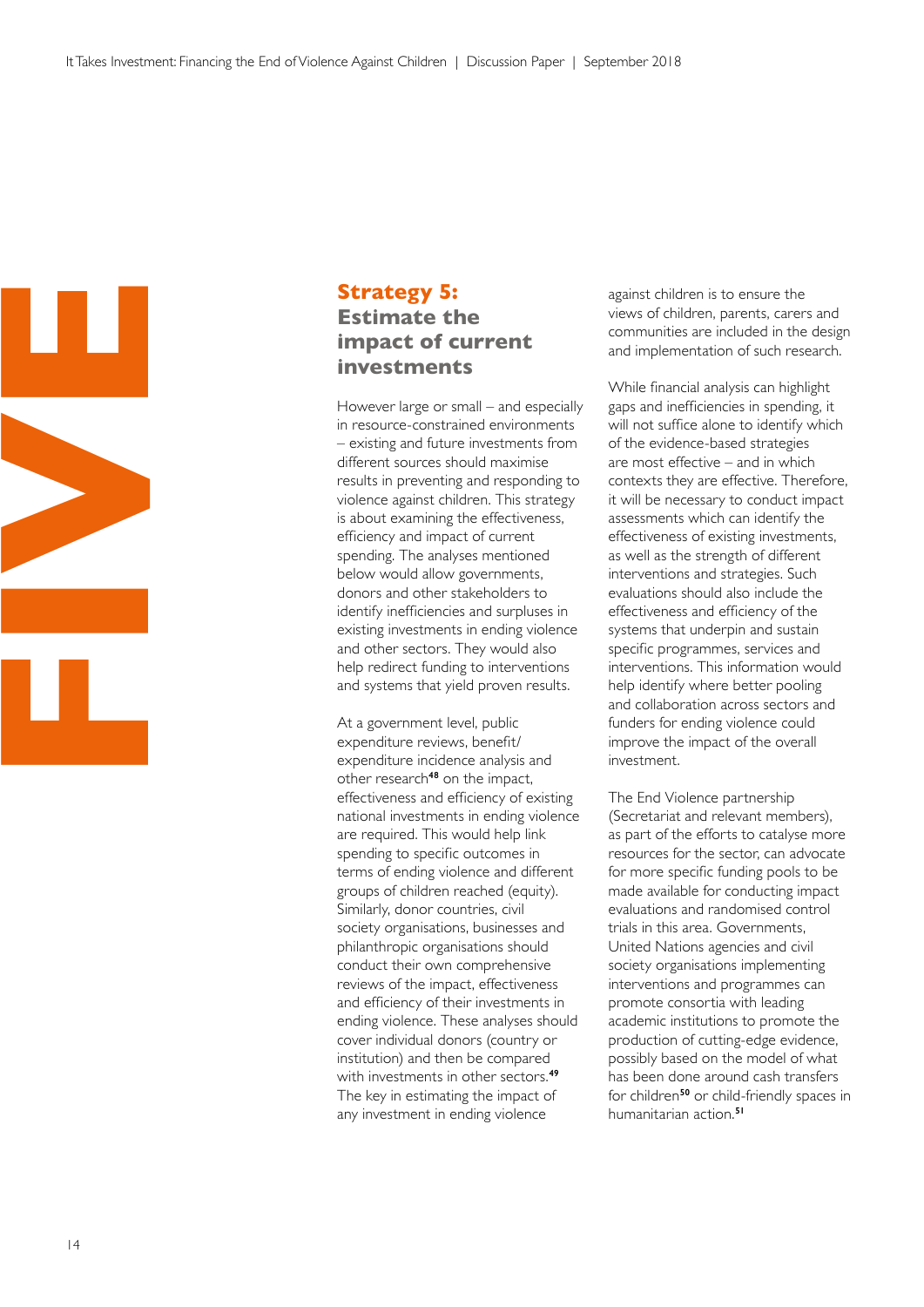#### **Strategy 6:**

#### **Identify new sources of funding (and protect existing funding)**

Like all sustainable development issues in the SDGs,**<sup>52</sup>** ending violence against children is – and should continue to be – funded from a variety of sources and stakeholders: governments, donors, UN agencies, civil society organisations, philanthropic circles, businesses, communities, families and children. It would be useful to map the current share of different sources**<sup>53</sup>** of investment in ending violence – per country and across countries – and compare it with the share received in other sectors, or even as a proportion within the overall GDP. This information could help inform a public debate about who is currently bearing the cost of preventing and responding to violence and start a discussion on how these could be sustainably shared between the state, families and communities, as well as the private sector and external stakeholders.

Some areas of ending violence could be funded through innovative business and private investments, while others will most likely continue to remain public goods that require public resources. This should include the possibility of reallocating existing government resources from other sectors of public expenditure, such as the military or infrastructure,**<sup>54</sup>** towards ending violence. Innovations are very much needed; the End Violence Secretariat could convene a conversation among

businesses to generate and fund catalytic ideas in this domain.

With the evidence collected through the previous strategies, it would also be possible to engage in discussions with the key public sectors that contribute to ending violence against children, such as health, education, social protection and others listed in the Introduction, on how they could maximise the protective effects of their existing interventions and investments. In addition, at times of crisis, only spending in certain sectors might be considered a priority by governments and by the international institutions providing concessional finance to support national development reforms.**<sup>55</sup>** Therefore, any interventions and investments from ending violence against children which are not included in the priority sectors are likely to be among the first ones to be cut – with potentially disastrous consequences for children.

Domestic fiscal space assessments are imperative when addressing the balance between external and domestic funding, to ensure that international assistance only tops up existing funds and provides incentives for governments to increase domestic spending commitments. ODA should leverage – not overtake – domestic resources in this sector, especially in countries which already have resources in the short and medium term but are choosing not to spend them on ending violence.

External assistance is likely to continue to be a major source of funding for ending-violence work in a few countries with contexts of fragility, conflict and



resource constraint and which are highly dependent on external aid. This financial situation may continue up until 2030. The End Violence Secretariat and a group of interested members of End Violence could support the identification of the right balance between international and domestic resources in different countries. Mapping and comparing existing international and domestic investments in ending violence with the revenuegeneration capacity in each country would help identify where more could be invested from existing and increased domestic resources.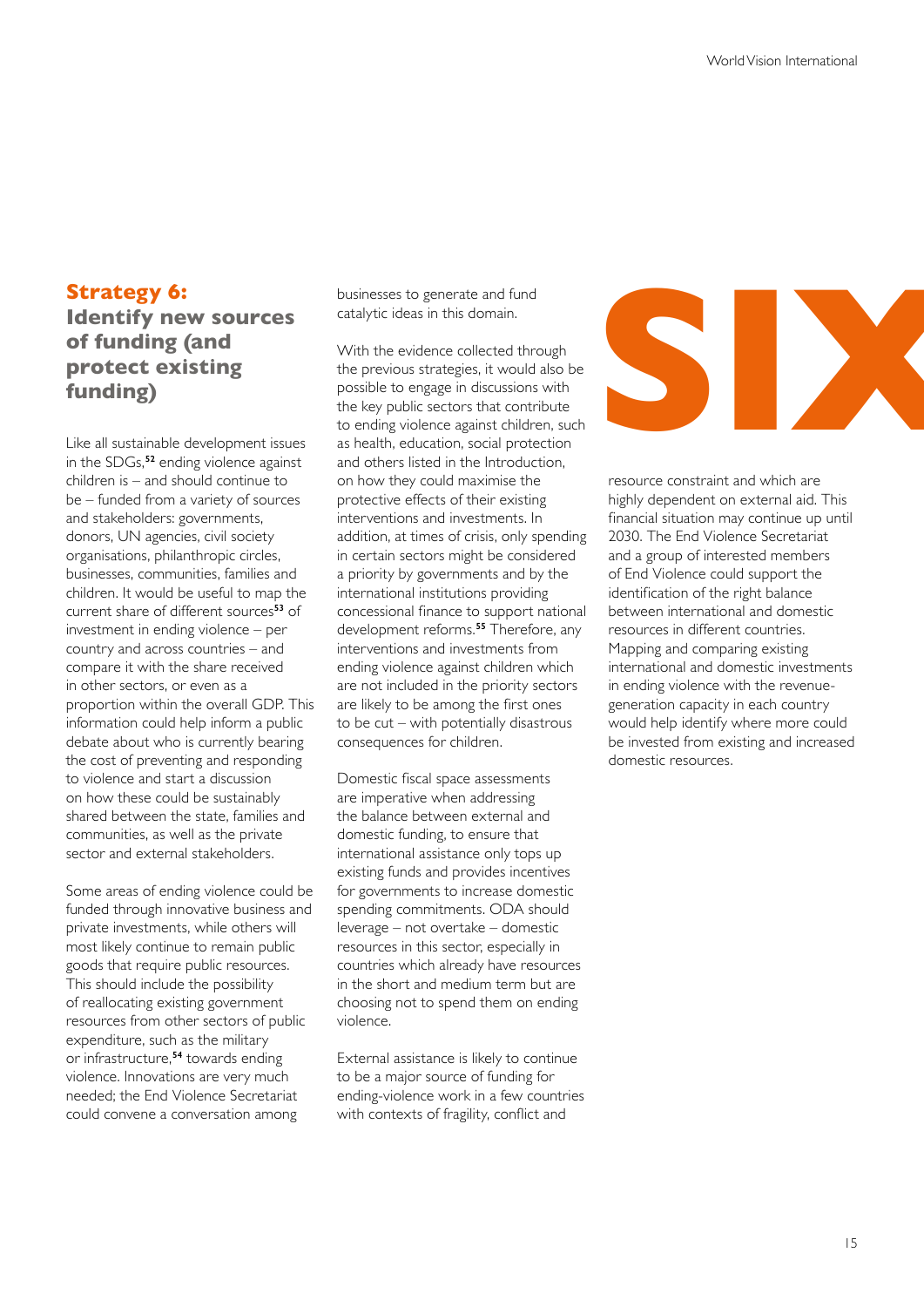## **Taking this agenda forward**

Ending violence against children requires the efforts and co-operation of multiple stakeholders, sectors and disciplines. Likewise, increasing and improving investments in ending violence against children – more money, better spent – should be a collective and co-ordinated effort.

Based on the successes of the efforts made in the global education sector,**<sup>56</sup>** this paper proposes that a multistakeholder consultation or working group be convened by the End Violence Secretariat to:

- Conceptualise a financing system for ending violence against children, with functions, flows, and indicators.
- Create a common understanding of the knowledge-gaps in financing the end of violence.
- Articulate and implement a coordinated research agenda to fill those gaps.
- Review and revise as needed the above-proposed 6 Strategies, with a view to agreeing on a set of common actions and monitoring progress over time.
- Generate and sustain political commitment from governments, UN

agencies, civil society, businesses, philanthropic groups and other relevant institutions, to prioritise the end of violence against children in their investment decisions. These groups must be encouraged to collaborate with each other, track spending and its impact and make financial data publicly available. This can be achieved through identifying 'champions', convening high-level meetings and other advocacy initiatives.

- Identify global moments for mobilisation and advocacy,**<sup>57</sup>** bring together allies, lead high-level advocacy and gather political will to generate financing and tracking commitments from all relevant stakeholders.
- Co-ordinate with and help inform the investment decisions of the Investors' Forum, donors, governments and all stakeholders that invest in ending violence against children.

The End Violence partnership (Secretariat and members) can become the platform that brings together all concerned actors on ending violence as part of the actions to implement its

strategy and business plan. The SRSG on Violence Against Children can also be a key leader of this discussion, given the mandate's track record of mobilising political will at a national level. UNICEF, the World Bank and other international actors have been leading different global efforts to track and influence investments in children and have the expertise and resources to provide the necessary technical reinforcement.

The key stakeholders to be invited to this process should include: representatives from the constituencies that form the End Violence partnership (governments, UN agencies, especially UNICEF and the UN Department of Social and Economic Affairs, civil society and faith-based organisations, businesses, philanthropic groups, academia and children); the OECD; the IATI; the World Bank and the International Monetary Fund; health and education financing experts; and public finance management experts. At local and national level, children, parents, carers and communities can and should be involved in the conversation around financing for ending violence.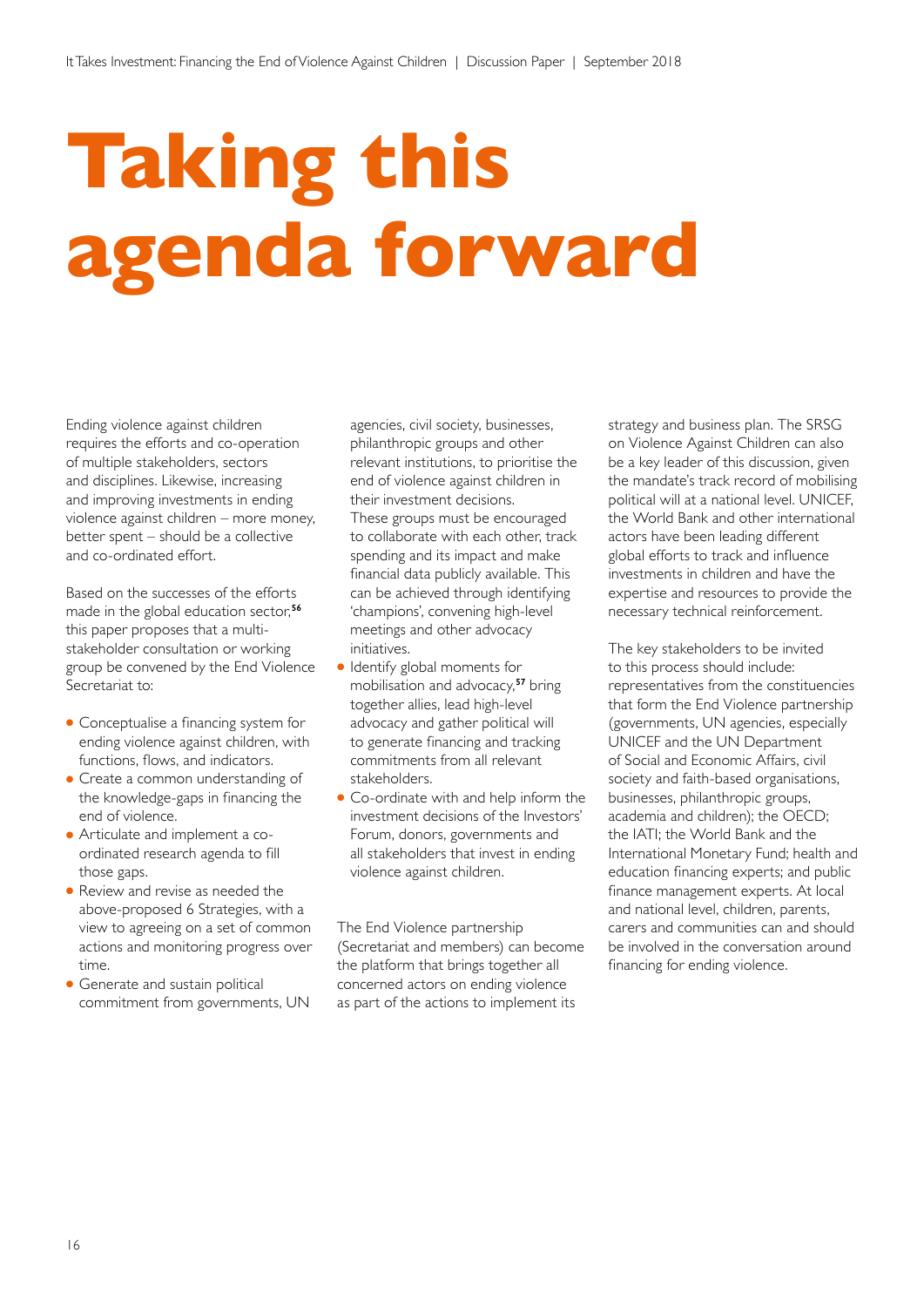## **Conclusion**

Achieving the SDGs and targets to end violence against children requires investments.

The stakes for ending violence against children could not be higher. If we do not end violence against children now, we risk jeopardising the progress and losing the investments made in child survival, health and education, as well as overall social and economic development and prosperity. Violence against children already costs the world up to US\$7 trillion a year; it can cost us our future as well. Getting the investment right is paramount to move the agenda forward and the strategies articulated in this paper should help secure it.

The time has come for the global End Violence Against Children movement to confront the complex but essential issue of how to mobilise and harness the resources to finance the interventions, services and systems needed to protect and support children affected by, or vulnerable to, violence.

**It takes investments from multiple sources to end violence against children and the time to mobilise and monitor those resources is right now.**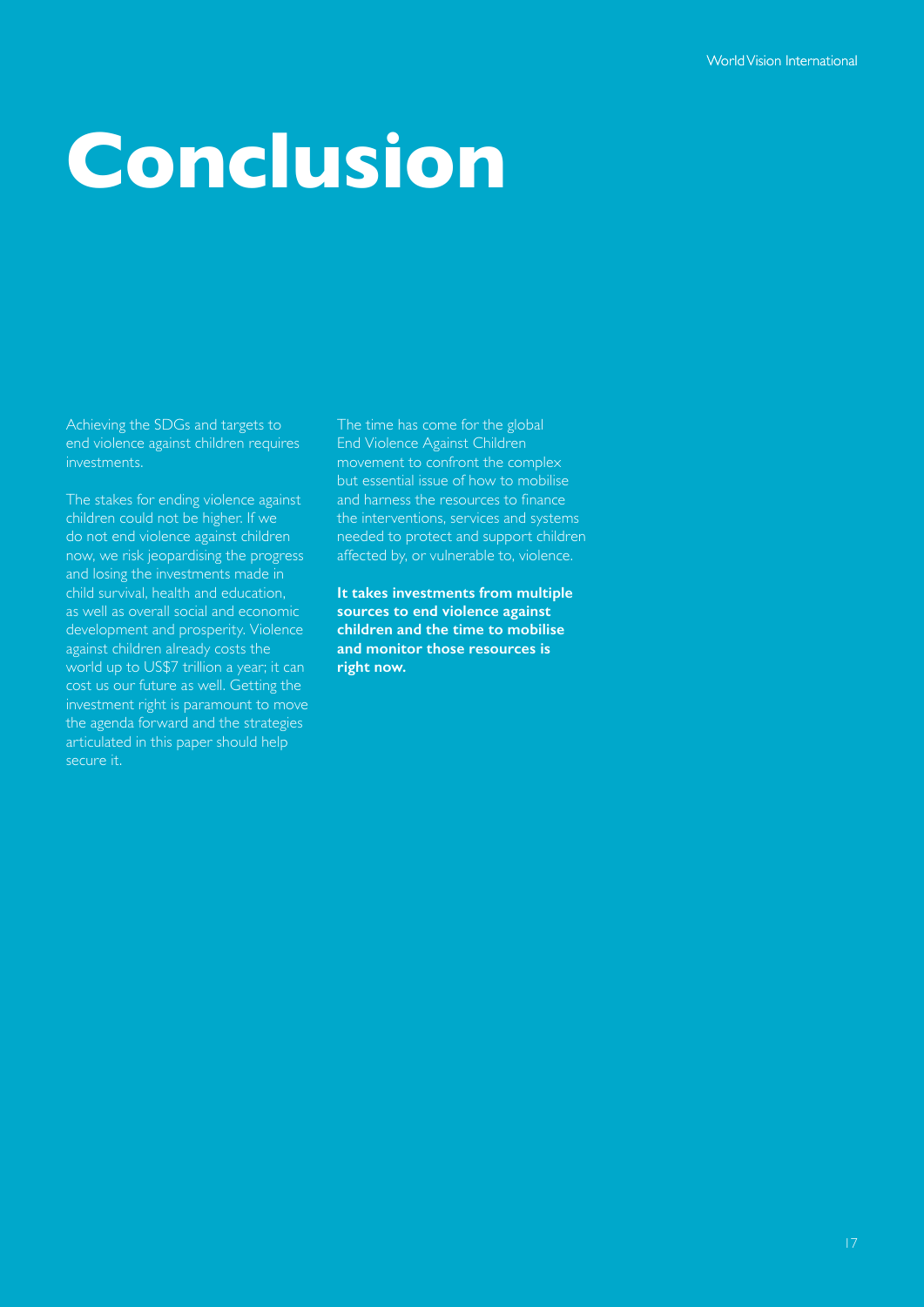### **Endnotes**

1 https://data.unicef.org/topic/child-protection/overview/; https://www.togetherforgirls.org/violence-children-surveys/; http://pediatrics.aappublications.org/content/pediatrics/early/2016/01/25/peds.2015-4079.full.pdf; http://www.knowviolenceinchildhood.org/publication/flagship-report.

2 http://www.who.int/violence\_injury\_prevention/violence/inspire/en/

3 UN Committee on the Rights of the Child, 2016, General Comment No.19 (2016) on Public Budgeting for the Realisation of Children's Rights (art. 4); Human Rights Council, 2015, Rights of the Child: Towards better investment in the rights of the child, Resolution A/HRC/28/L.28.

4 https://twitter.com/acerwc/status/990170284979351552; https://twitter.com/acerwc/status/985906865950339073; World Vision Bangladesh, May 2017, Report on Child-led Budget Dialogue.

5 http://www.end-violence.org/take-action/strategy

6 http://childfundalliance.org/wp-content/uploads/2014/10/ODI-Policy-Brief.-The-cost-and-economic-impact-of-violence-against-children.pdf

7 https://www.hfgproject.org/wp-content/uploads/2015/02/HSAA\_Manual\_Version\_2\_Sept\_20121.pdf

8 http://unesdoc.unesco.org/images/0024/002457/245752e.pdf

9 http://unesdoc.unesco.org/images/0023/002321/232197E.pdf; https://www.thelancet.com/journals/langlo/article/PIIS2214-109X(17)30263-2/abstract

10 http://unesdoc.unesco.org/images/0023/002321/232197E.pdf; http://www.globalpartnership.org/funding/education-costs-per-child

11 See also the 2011 report of the former Child Protection Working Group covering funding for child protection in emergencies https://reliefweb.int/report/world/too-little-too-late-child-protection-funding-emergencies

12 http://www.who.int/violence\_injury\_prevention/violence/inspire/en/

13 https://www.unicef.org/protection/files/Adapting\_Systems\_Child\_Protection\_Jan\_\_2010.pdf; https://www.wvi.org/sites/default/files/Systems\_Approach\_to\_Child\_Protection.pdf

14 http://childfundalliance.org/wp-content/uploads/2014/10/ODI-Policy-Brief.-The-cost-and-economic-impact-of-violence-against-children.pdf; https://www.unicef.org/eapro/Economic\_Burden\_in\_East\_Asia\_Pacific.pdf; http://gh.bmj.com/content/3/1/e000573; https://www.sciencedirect.com/science/article/pii/S0190740916304297; https://www.sciencedirect.com/science/article/abs/pii/S0145213415000575; https://www.ncbi.nlm.nih.gov/pubmed/25757367; https://www.ncbi.nlm.nih.gov/pmc/articles/PMC4371492/

15 This refers to the cost of setting up systems, services and programmes and the long-term recurring expenditures needed to sustain them.

16 According to a global survey in 2013, only 4% of governments indicated that they provide full resources for policies and programmes to address violence against children, while 10% said that resources were not allocated. Up to two-thirds of governments did not respond to this question. See: https://violenceagainstchildren.un.org/sites/violenceagainstchildren.un.org/files/global\_survey/toward\_a\_world\_free\_from\_violence\_02\_23\_2016.pdf

17 A good health financing system has been defined as one that "raises adequate funds for health, in ways that ensure people can use needed services, and are protected from financial catastrophe or impoverishment associated with having to pay for them. It provides incentives for providers and users to be efficient". Health financing has three key functions: revenue collection, pooling of resources, and purchasing of services.

https://www.hfgproject.org/wp-content/uploads/2015/02/HSAA\_Manual\_Version\_2\_Sept\_20121.pdf Similarly, education finance usually refers to "governmental and organisational processes by which revenues are generated (through taxation, tuition, fees, and philanthropy), distributed, and expended for the operational and capital support of formal schooling".

http://www.oxfordbibliographies.com/view/document/obo-9780199756810/obo-9780199756810-0012.xml. Both sectors have provided useful visualisations of the financial flows from source to expenditure point and have elaborated globally agreed financial performance indicators that are tracked by individual governments and international institutions, such as the World Health Organisation, the United Nations Educational, Scientific and Cultural Organization, the International Monetary Fund and the World Bank.

18 https://www.unicef.org/socialpolicy/index\_53294.html; http://www.childrightsconnect.org/child-rights-issues/investmentinchildren/

19 https://www.unicef.org/protection/files/UNICEF\_CP\_Benchmark\_proposal\_integrated\_final\_report\_rev.pdf

20 https://www.wvi.org/sites/default/files/Counting%20Pennies%20Report%20Web.pdf

21 http://scalingupnutrition.org/sun-supporters/sun-donor-network/

22 http://www.un.org/esa/ffd/wp-content/uploads/2015/08/AAAA\_Outcome.pdf

23 16.2 End abuse, exploitation, trafficking, and all forms of violence against and torture of children; 5.2 Eliminate all forms of violence against all women and girls in the public and private spheres, including trafficking and sexual and other types of exploitation; 5.3 Eliminate all harmful practices, such as child, early, and forced marriage and female genital mutilation; 8.7 Take immediate and effective measures to eradicate forced labour, end modern slavery and human trafficking, and secure the prohibition and elimination of the worst forms of child labour, including recruitment and use of child soldiers, and by 2025 end child labour in all its forms; 4.7 By 2030, ensure that all learners acquire the knowledge and skills needed to promote[..] a culture of peace and nonviolence [..]; 4.A Build and upgrade education facilities that... provide safe, non-violent, inclusive, and effective learning environments for all. https://sustainabledevelopment.un.org/sdgs

24 Such as Public Expenditure Tracking Surveys (PETS), Public Expenditure Reviews (PERs) and Child Protection Benchmarking.

25 https://www.unicef.org/esaro/resources\_20893.html

26 https://www.unicef.org/bangladesh/ECM\_Budget\_Scoping\_Analysis\_-\_February\_2018.pdf

27 Child Fund Alliance; Plan International; Save the Children; SOS Children's Villages; Terre des Hommes; World Vision International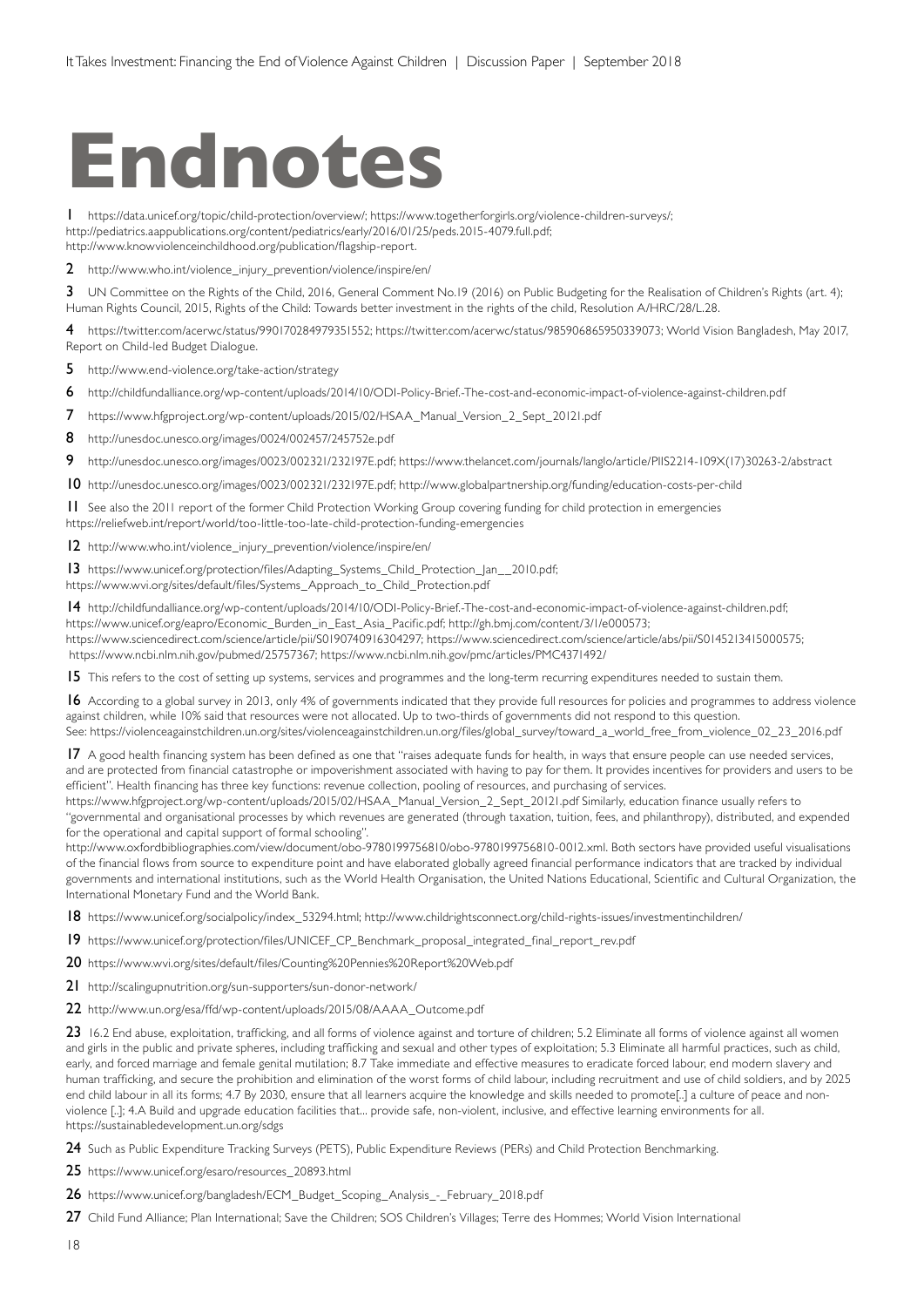28 Examples of analysis and visualisations of expenditures from the health sector: https://www.nature.com/articles/sdata201738; http://datacompass.lshtm.ac.uk/320/; https://public.tableau.com/profile/ardito#!/vizhome/WorldRMNCH/DisbursementsRMNCH

29 In other words, in Strategy 2 governments would agree on such standards before spending and accounting for the resources, leading to reporting by governments themselves; conversely, in Strategy 1 the analysis is done ex-post, retrofitting a methodology to capture expenditures on ending violence onto a government financial reporting structure that does provide by itself any information on this issue.

30 https://www.imf.org/external/pubs/ft/gfs/manual/aboutgfs.htm

31 https://unstats.un.org/unsd/nationalaccount/docs/SNA2008.pdf

32 https://www.unicef.org/socialpolicy/files/C-PEM\_Compendium\_FINAL.pdf

33 https://www.imf.org/external/pubs/ft/gfs/manual/aboutgfs.htm

34 The health sector uses different measurement systems and platforms; health expenditures are recorded in the Government Finance Statistics, managed by the International Monetary Fund and also in a separate and different system of National Health Accounts (managed by the World Health Organisation): http://apps.who.int/nha/database/Home/Index/en/

35 http://www.oecd.org/officialdocuments/publicdisplaydocumentpdf/?cote=DCD/DAC/STAT(2018)41/REV1&docLanguage=En

36 http://www.oecd.org/dac/financing-sustainable-development/development-finance-standards/Updated%20TOSSD%20Flyer%20with%20TOSSD%20 Task%20Force%20inserted%2011%20May%202017.pdf

37 It is interesting to note that in the area of nutrition, in June 2018 the WP-STAT approved a new nutrition policy marker, in addition to a series of existing purpose codes also focused on nutrition. The objective of the marker is to capture cross-cutting spending from a variety of sectors. On top of these two tracking methods, the new 'SDG field' will also allow the coding of aid activities to the SDG targets related to nutrition. It is unclear, from the documentation available so far, the extent to which the WP-STAT has discussed the overlaps and complementarity between these three methods. Given the similarities between nutrition and ending violence against children, these discussions are extremely relevant to developing the best tracking solutions for ending violence http://www.oecd.org/officialdocuments/publicdisplaydocumentpdf/?cote=DCD/DAC/STAT(2018)38/REV1&docLanguage=En

38 UN Women has produced useful costing tools for ending violence against women and girls that could be adapted. See: http://asiapacific.unwomen.org/en/news-and-events/stories/2016/06/un-women-costing-tools-have-led-to-improved-essential-services; http://asiapacific.unwomen.org/~/media/Field%20Office%20ESEAsia/Docs/Publications/2014/1/UNW\_The\_Costs\_of\_Violence\_FINAL%20pdf.pdf; http://www2.unwomen.org/-/media/field%20office%20eseasia/docs/publications/2016/06/a-costing-tool-for-action.pdf?la=en&vs=5917; http://www2.unwomen.org/-/media/field%20office%20eseasia/docs/publications/2016/06/estimating-cost-requirements-vaw-r3.pdf?la=en&vs=802

39 http://www.thelancet.com/journals/langlo/article/PIIS2214-109X(17)30263-2/fulltext

40 Among many examples from a variety of organisations, see World Vision's work in health https://www.wvi.org/sites/default/files/ChildHealthNow\_Sept-2016\_Full-Report.pdf and http://static1.squarespace.com/static/54d0f2c0e4b081a66404a5fb/t/560273e3e4b03fc4a33c4c80/1443001714114/FULL\_REPORT\_WEB.pdf

41 https://www.unicef.org/socialpolicy/files/RIGHT\_IN\_PRINCIPLE\_AND\_IN\_PRACTICE.pdf; https://www.unicef.org/socialpolicy/files/Investing\_in\_Children\_19June2012\_e-version\_FINAL.pdf

42 https://www.unicef.org/health/index 90618.html; http://www.who.int/nutrition/publications/infantfeeding/global-bf-collective-investmentcase.pdf;

43 https://www.unicef.org/publications/files/Investment\_Case\_for\_Education\_and\_Equity\_FINAL.pdf

44 https://www.unicef-irc.org/publications/694-making-the-investment-case-for-social-protection-methodological-challenges-with-lessons.html

45 https://www.unicef.org/publications/files/UNICEF WFP\_ROI\_study\_Appendix.pdf

46 https://www.copenhagenconsensus.com/post-2015-consensus/conflictandviolence

47 https://www.copenhagenconsensus.com/sites/default/files/conflict\_assessment\_-\_hoeffler\_and\_fearon\_0.pdf

48 List of methodologies: http://wbi.worldbank.org/boost/tools-resources/boost/application-boost;

https://www.unicef.org/socialpolicy/files/C-PEM\_Compendium\_FINAL.pdf

49 Education sector:

http://uis.unesco.org/sites/default/files/documents/who-pays-for-what-in-education-national-revealed-through-accounts-2016-en\_0.pdf

50 https://www.unicef-irc.org/research/social-protection-cash-transfers/

51 https://www.wvi.org/global-engagement/article/child-friendly-spaces-research-collaboration

**52** Education sector examples:

http://uis.unesco.org/sites/default/files/documents/who-pays-for-what-in-education-national-revealed-through-accounts-2016-en\_0.pdf; http://www.educationcannotwait.org/wp-content/uploads/2016/05/Education\_Financing-Mechanisms.pdf

53 This should include estimates of the economic value of unpaid care and volunteer work undertaken in the prevention and response to violence against children.

54 https://www.unicef.org/esaro/resources\_fiscal-space-analysis.html

55 For instance, the International Monetary Fund's Social Safeguards standards to protect social spending and the most vulnerable only include spending on health, education and social safety nets, see

https://www.imf.org/en/Publications/Policy-Papers/Issues/2017/06/01/pp042117social-safeguards-and-program-design-in-prgt-and-psi

56 http://educationcommission.org/; http://report.educationcommission.org/wp-content/uploads/2016/09/Learning\_Generation\_Full\_Report.pdf

57 Such as the Spring Meetings of the World Bank and the International Monetary Fund, or the Financing for Development process.